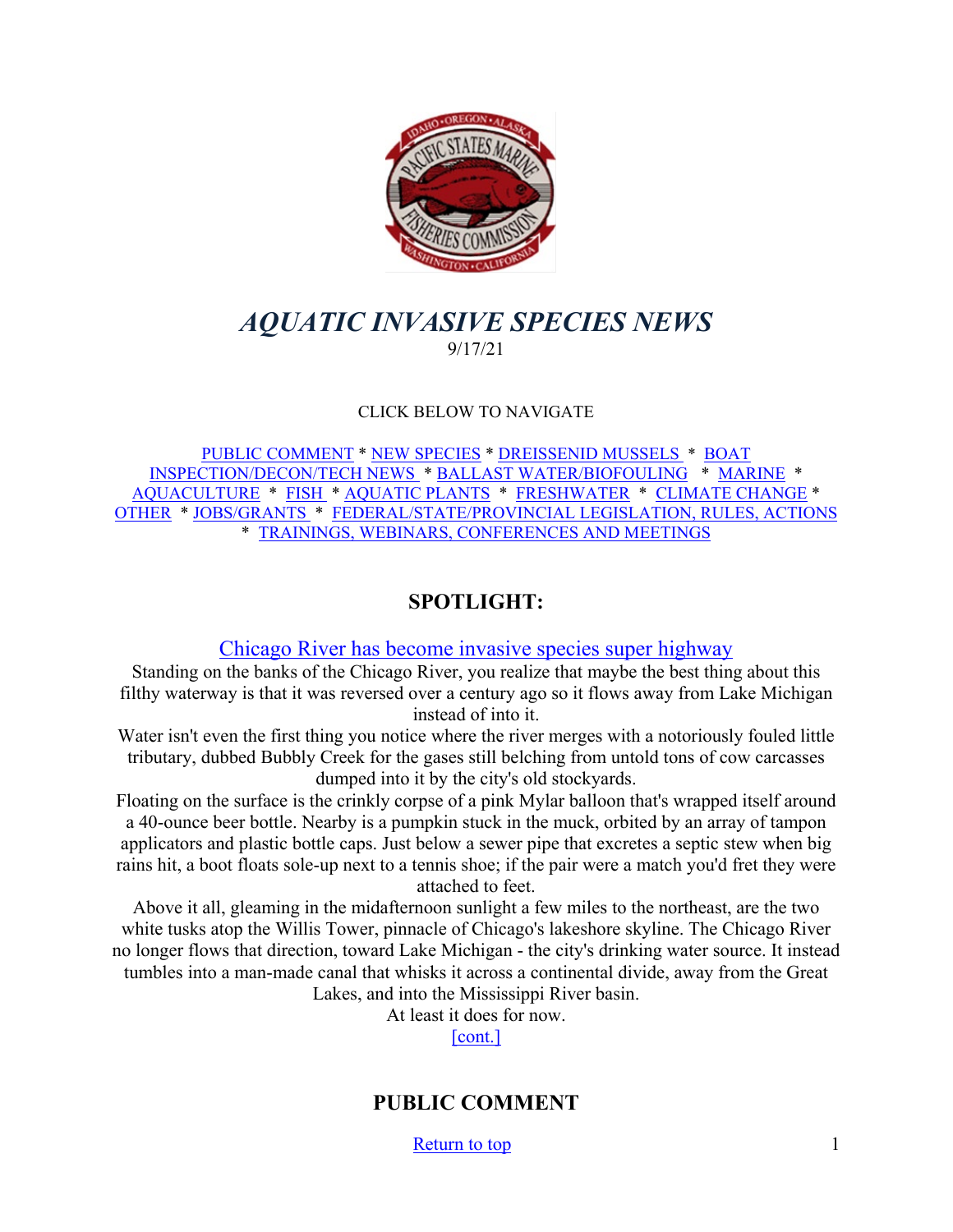# [Agencies Seek Public Input on Aquaculture Regulatory Efficiency and Science](https://www.fisheries.noaa.gov/action/agencies-seek-public-input-aquaculture-regulatory-efficiency-and-science-planning-task-force?utm_medium=email&utm_source=govdelivery)  [Planning Task Force draft strategic plans](https://www.fisheries.noaa.gov/action/agencies-seek-public-input-aquaculture-regulatory-efficiency-and-science-planning-task-force?utm_medium=email&utm_source=govdelivery) **[Notice](https://www.fisheries.noaa.gov/action/agencies-seek-public-input-aquaculture-regulatory-efficiency-and-science-planning-task-force?utm_medium=email&utm_source=govdelivery)**

NOAA Fisheries and U.S. Department of Agriculture's Agricultural Research Service (USDA-ARS) are providing notification, on behalf of the National Science and Technology Council's Subcommittee on Aquaculture, of a 45-day comment period for the two Regulatory Efficiency and Science Planning Task Force draft strategic plans: The Strategic Plan to Enhance Regulatory Efficiency and the Strategic Plan for Federal Aquaculture Research. The 45-day comment period for both plans is **open through September 18, 2021.** These two plans establish a road map for federal agencies to increase the overall effectiveness and productivity of federal aquaculture regulation, research, and technology transfer. The Federal Register notice can be viewed at [https://www.federalregister.gov/documents/2021/08/05/2021-16711/notice-for-comment-on](https://www.federalregister.gov/documents/2021/08/05/2021-16711/notice-for-comment-on-two-strategic-plans-for-the-subcommittee-on-aquaculture-science-planning-and)[two-strategic-plans-for-the-subcommittee-on-aquaculture-science-planning-and](https://www.federalregister.gov/documents/2021/08/05/2021-16711/notice-for-comment-on-two-strategic-plans-for-the-subcommittee-on-aquaculture-science-planning-and)

[Notification of Rulemaking Activity](https://agr.wa.gov/services/rulemaking/wac-16-470-mussel-q-080121)

The Washington State Dept. of Agriculture initiated rulemaking to amend chapter 16-470 of the Washington Administrative Code (WAC), Quarantine – Agricultural Pests, by filing a CR-101 with the Office of the Code Reviser on September 1, 2021.

Overview of Rulemaking

The department is considering amending the rule by establishing a quarantine on Dreissenid mussels, specifically zebra and quagga mussels (Dreissena polymorpha and Dreissena rostriformis bugensis) as harmful plant pests and regulating the import of Aegagropila linnaei (common product Marimo moss balls), in order to prevent the introduction of Dreissenid mussels to Washington State.

Documents Related to Rulemaking

The CR-101 can be found on our website at [https://agr.wa.gov/services/rulemaking/wac-16-470](https://agr.wa.gov/services/rulemaking/wac-16-470-mussel-q-080121) [mussel-q-080121](https://agr.wa.gov/services/rulemaking/wac-16-470-mussel-q-080121)

We will send you additional information as we progress through the rule making process. Participate in the Rulemaking Process

Stakeholder feedback is a vital component in the rule making process. We invite you to participate.

Please contact Cindy Cooper to discuss how you can participate in the decision to amend the rule and formulation of the proposed rule language.

By mail:

Cindy Cooper, Plant Service Program Manager Plant Protection Division Washington State Department of Agriculture PO Box 42560 Olympia, WA 98504-2560 By phone: (360) 902-2062 By email: ccooper@agr.wa.gov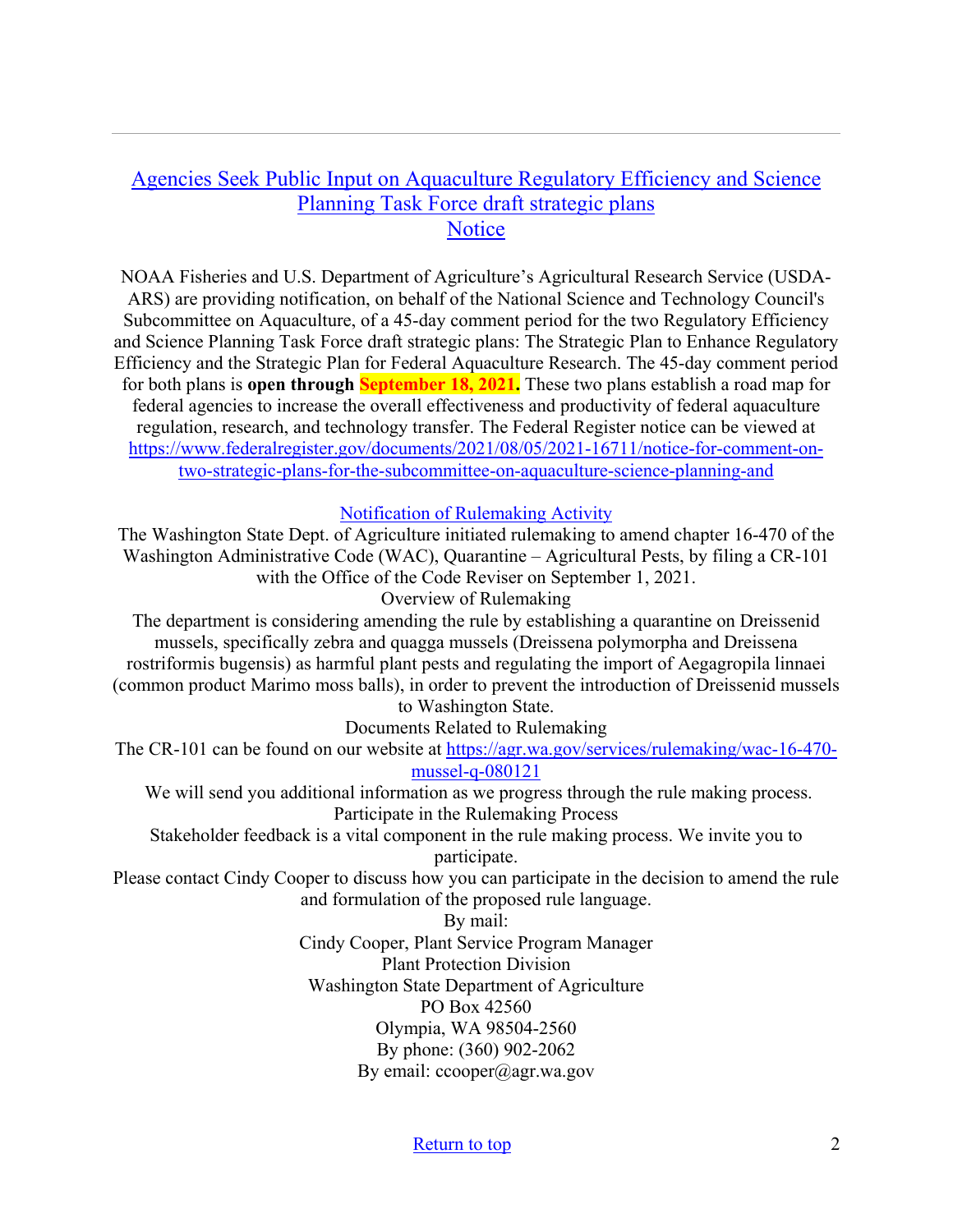# **NEW SPECIES SIGHTINGS**

**Want to get more new species alerts?** USGS NAS:<https://nas.er.usgs.gov/AlertSystem/default.aspx> IMAP INVASIVES: [https://www.imapinvasives.org](https://www.imapinvasives.org/)

### **DREISSENIDS**

<span id="page-2-0"></span>[\[California\] Quagga Mussel Discovery at Castaic Lake: Boating Requirements Implemented](https://water.ca.gov/News/News-Releases/2021/Aug-21/Quagga-Mussel-Discovery-at-Castaic-Lake)  [\(8/30/21\)](https://water.ca.gov/News/News-Releases/2021/Aug-21/Quagga-Mussel-Discovery-at-Castaic-Lake)

The California Department of Water Resources (DWR) will begin implementing additional boating requirements at Castaic Lake in Los Angeles County due to the recent discovery of invasive quagga mussels.

The discovery of quagga mussels means DWR must implement measures to prevent their spread, including requiring boats to be inspected and drained upon leaving Castaic Lake and Castaic Lagoon. While mussels have not been detected to date in Castaic Lagoon, they are presumed to be present since the lagoon receives water from Castaic Lake. [\[USGS NAS\]](https://nas.er.usgs.gov/queries/specimenviewer.aspx?SpecimenID=1658406)

#### [Minnesota]

[Zebra mussels confirmed in Smith Lake and connected lakes in Crow Wing County \(9/13/21\)](https://www.dnr.state.mn.us/news/2021/09/13/zebra-mussels-confirmed-smith-lake-and-connected-lakes-crow-wing-county) The Minnesota Department of Natural Resources has confirmed zebra mussels in Smith Lake, near Garrison in Crow Wing County. Barbour Lake, Holt Lake and Seguchie Creek, connected to Smith Lake, will also be listed for zebra mussels.

The DNR received a report of zebra mussels attached to kayaks used in Smith Lake. A DNR invasive species specialist found numerous quarter-inch zebra mussels in three areas of the lake.

#### [Zebra mussels confirmed in Horseshoe Lake in Crow Wing County \(9/13/21\)](https://www.dnr.state.mn.us/news/2021/09/03/zebra-mussels-confirmed-horseshoe-lake-crow-wing-county)

The Minnesota Department of Natural Resources has confirmed zebra mussels in Horseshoe Lake, near the city of Crosslake in Crow Wing County.

A Crow Wing County watercraft inspector found adult zebra mussels attached to an aquatic plant that was removed from a boat and trailer at the Horseshoe Lake public access. DNR aquatic invasive species specialists found adult zebra mussels at opposite ends of the west bay of Horseshoe Lake during a follow-up search.

#### [Zebra mussel larvae confirmed in Rainy Lake in St. Louis County \(9/1/21\)](https://www.dnr.state.mn.us/news/2021/09/01/zebra-mussel-larvae-confirmed-rainy-lake-st-louis-county)

The Minnesota Department of Natural Resources has confirmed zebra mussel larvae in Rainy Lake, near International Falls in St. Louis County. Rainy Lake straddles the Minnesota and Canada border. Around one-third of Rainy Lake is located within Voyageurs National Park. The zebra mussel larvae were found in waters outside the park boundary.

Four of five DNR water samples taken in July of 2021 contained zebra mussel larvae, suggesting a reproducing zebra mussel population in Rainy Lake. These samples followed up on a July 2020 report of a single adult zebra mussel. [\[USGS NAS\]](https://nas.er.usgs.gov/queries/specimenviewer.aspx?SpecimenID=1658486)

[North Dakota] [Zebra Mussels Discovered in Lake Elsie \(9/7/21\)](https://gf.nd.gov/news/4944)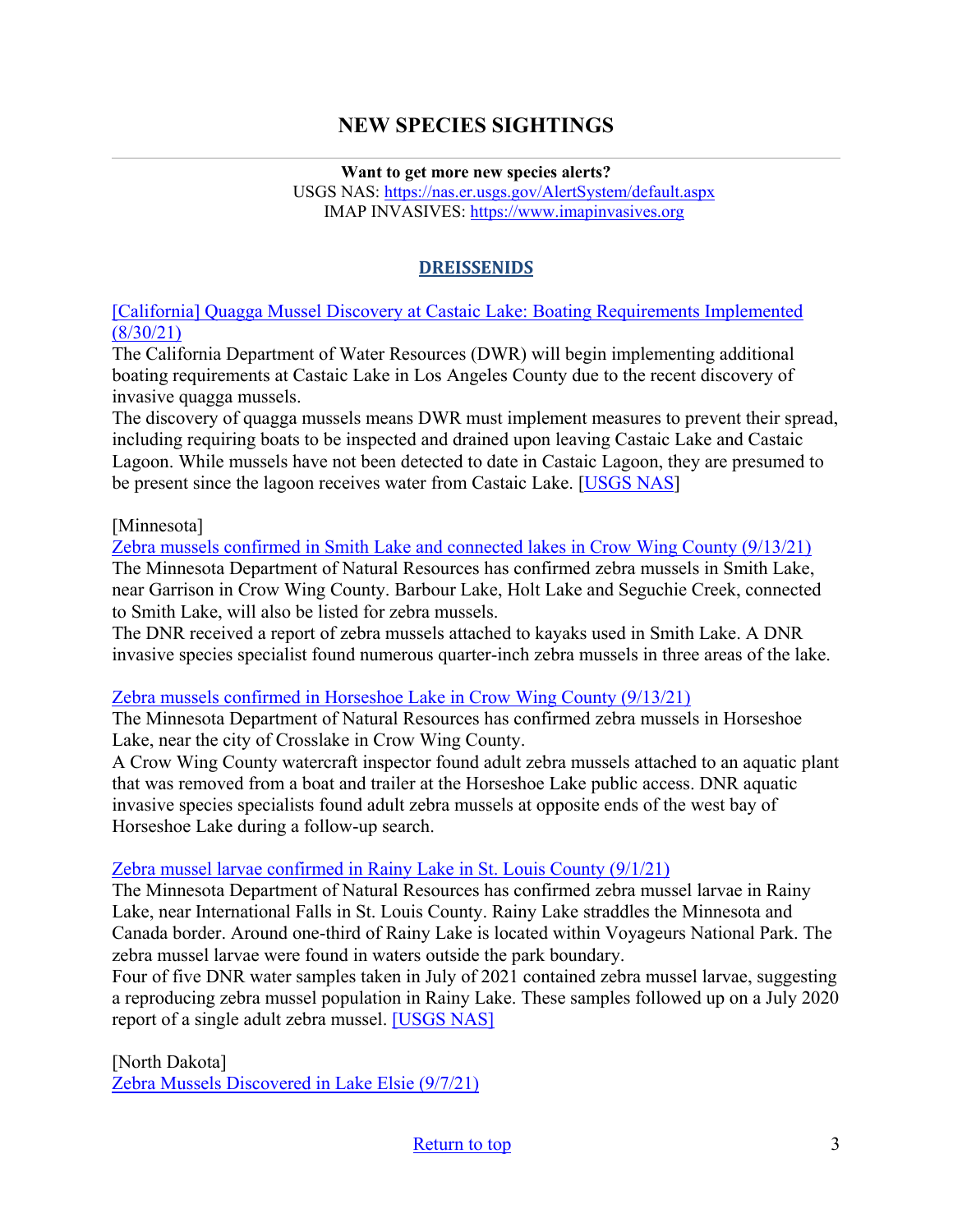The North Dakota Game and Fish Department has confirmed the presence of invasive zebra mussels in Lake Elsie, Richland County, after a local cabin owner reported adult mussels attached to a boat lift over the Labor Day weekend. Aquatic nuisance species coordinator Ben Holen said subsequent follow-up sampling found zebra mussels at various locations and life stages throughout the lake. The 390-acre lake is a popular recreation destination located a few miles southwest of Hankinson. [\[USGS NAS\]](https://nas.er.usgs.gov/queries/specimenviewer.aspx?SpecimenID=1658512)

[South Dakota] *[Dreissena polymorpha](https://nas.er.usgs.gov/queries/SpResults.aspx?SpeciesID=5)* (zebra mussel) was found in Lake Mitchell. [\[USGS NAS\]](https://nas.er.usgs.gov/queries/specimenviewer.aspx?SpecimenID=1658513)

# **OTHER AIS**

[Michigan] [Invasive New Zealand mudsnails found in Shanty Creek in Antrim County \(9/3/21\)](https://www.michigan.gov/dnr/0,4570,7-350-86469-567381--,00.html)

[Nevada] *[Pimephales promelas](https://nas.er.usgs.gov/queries/SpResults.aspx?SpeciesID=621)* (Fathead Minnow) was found in Carson River, NV. [\[USGS NAS\]](https://nas.er.usgs.gov/queries/specimenviewer.aspx?SpecimenID=1658381)

# **WATCH LIST**

[Montana Wants Help From Public In Reporting Snapping Turtle Sightings West Of Divide](https://www.cbbulletin.com/montana-wants-help-from-public-in-reporting-snapping-turtle-sightings-west-of-divide/)   $(5/20/21)$ 

[First Asian giant hornet nest of 2021 found near Blaine \(8/20/21\)](https://www.newsbreak.com/news/2346988490362/first-asian-giant-hornet-nest-of-2021-found-near-blaine)

DFO wants people to report sightings of European Green Crabs in the Salish Sea. Sightings can be reported to [AISPACIFIC@dfo-mpo.gc.ca](mailto:AISPACIFIC@dfo-mpo.gc.ca)

What the shell is out there? Columbia Shuswap Invasive Species Society wants help [documenting what kinds of shells are out there.](https://www.castanet.net/news/Salmon-Arm/344047/Columbia-Shuswap-Invasive-Species-Society-wants-help-documenting-what-kinds-of-shells-are-out-there) 

# **DREISSENID MUSSELS**

<span id="page-3-0"></span>[New Tools In The Fight Against Quagga Mussels \(9/13/21\)](https://www.upr.org/post/new-tools-fight-against-quagga-mussels#stream/0)

Decontamination is frustratingly time-consuming, but Utah is working to reduce time spent waiting. "We built a hot water decontamination dip tank, which is basically just a giant tank full of 110-degree Fahrenheit water. We put it down at Lake Powell, and boats can be backed down into this tank and all of their systems can be flushed with this hot water…it shrinks that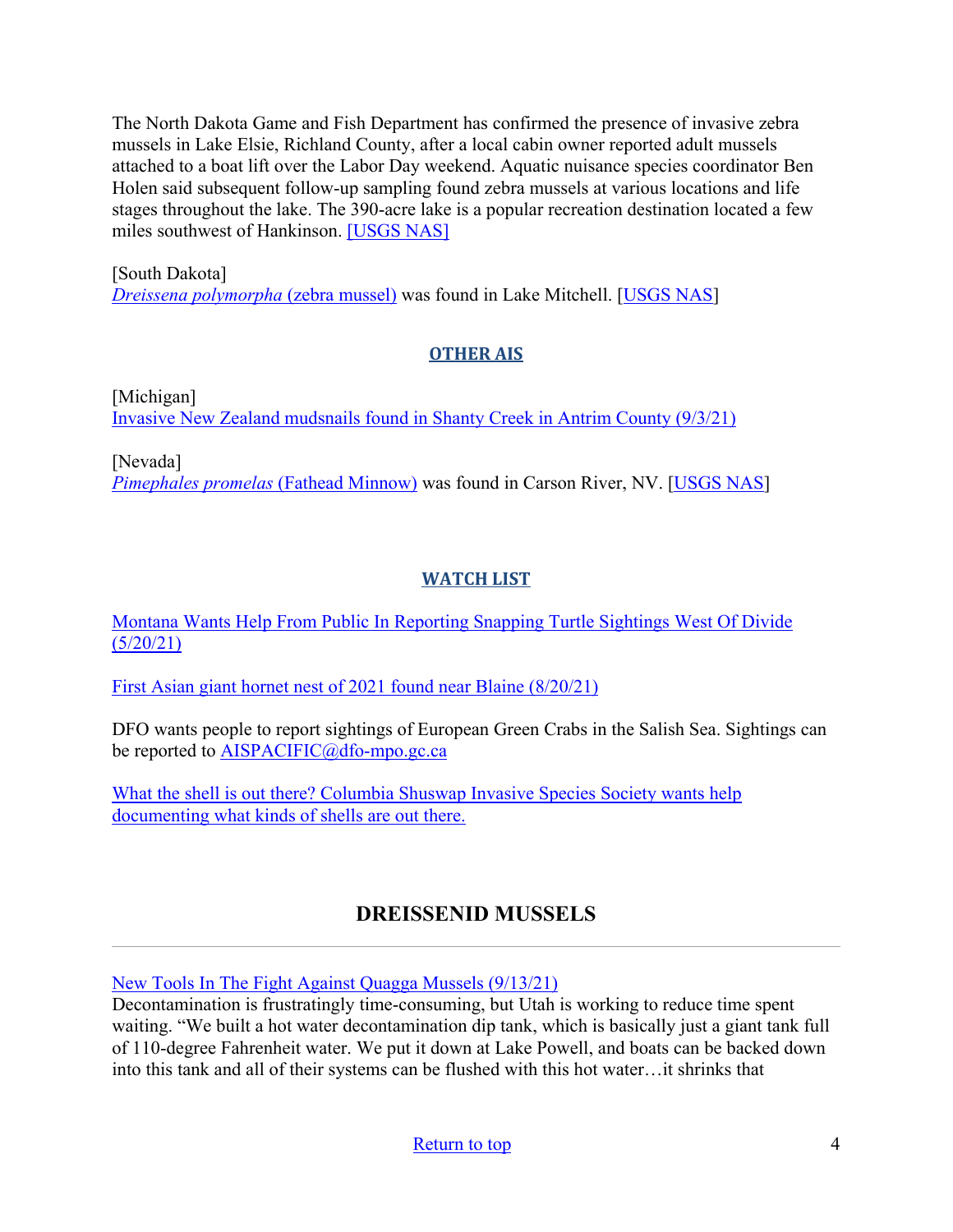decontamination time down from an hour on some of these more complex boats down to five, ten minutes maximum," Owens said.

# [Threat of zebra, quagga mussels inspires Yukon Invasive Species Council sign campaign](https://www.yukon-news.com/news/threat-of-zebra-quagga-mussels-inspires-yukon-invasive-species-council-sign-campagin/)  [\(9/9/21\)](https://www.yukon-news.com/news/threat-of-zebra-quagga-mussels-inspires-yukon-invasive-species-council-sign-campagin/)

On Sept. 3 at the Schwatka Lake Day Use Area, the Yukon Invasive Species Council (YISC) unveiled its Clean, Drain, Dry program. Signs outlining Clean, Drain, Dry, are popping up near boat launches in Carcross and the Kluane Lake Region, and more can be expected in other areas of the territory. Clean, Drain, Dry is recognized across North America as the best way to keep the invasive zebra and quagga mussels out of lakes and rivers.

# [\[South Dakota\] Here's how Enemy Swim Lake successfully kept zebra mussels at bay this](https://www.aberdeennews.com/story/news/local/2021/09/01/south-dakota-enemy-swim-lake-successfully-kept-zebra-mussels-bay-summer-day-county-invasive-species/5620749001/)  [summer \(9/1/21\)](https://www.aberdeennews.com/story/news/local/2021/09/01/south-dakota-enemy-swim-lake-successfully-kept-zebra-mussels-bay-summer-day-county-invasive-species/5620749001/)

Because there are boats going in and out of so many different lakes that have zebra mussels, the Enemy Swim Preservation Association advocated to the GFP to put money toward ensuring that no boats with zebra mussels would enter Enemy Swim. But GFP didn't have the money, Schreiber said.

The Enemy Swim Preservation Association then asked if people could be employed through GFP if the association found both the works and the funds. GFP agreed to that, and that led to the lake's prevention effort.

['The growth is just phenomenal': Pickerel Lake dealing with year two of zebra mussels \(8/31/21\)](https://www.keloland.com/keloland-com-original/the-growth-is-just-phenomenal-pickerel-lake-dealing-with-year-two-of-zebra-mussels/) "The population has just literally exploded," Loveland told KELOLAND News. "They can easily be found covering rocks near the shoreline and clinging to the legs on docks and boat lifts."

# [Lake Worth Designated 'Fully Infested' With Zebra Mussels \(8/31/21\)](https://www.nbcdfw.com/news/local/lake-worth-designated-fully-infested-with-zebra-mussels/2731317/)

The Texas Parks and Wildlife Department has designated Lake Worth in Tarrant County on the Trinity River basin as "infested" with invasive zebra mussels.

According to TPWD, infested status signifies that there is an established, reproducing population of zebra mussels in the lake. The designation is a result of recent sampling efforts, TPWD said. "This finding that Lake Worth is fully infested is not unexpected," Raphael Brock, TPWD Inland Fisheries Dallas-Fort Worth Biologist, said. "There are two infested reservoirs upstream that can send zebra mussel larvae downstream to Lake Worth during high water events such as we've seen this spring to then settle in the lake. It is important for boaters to step up and follow TPWD guidelines and regulations to limit further spread to other reservoirs in the DFW area and other parts of the state."

# [Mussel-fouled Boat Intercepted En Route to Kalispell \(8/31/21\)](https://flatheadbeacon.com/2021/08/31/mussel-fouled-boat-intercepted-en-route-to-kalispell/)

A partnership between the McCone Conservation District and Montana Fish, Wildlife and Parks (FWP) to combat the spread of aquatic invasive species paid off last week when inspectors along Montana's Hi-Line intercepted a mussel-fouled boat traveling from Lake Erie to Kalispell. The detection occurred Aug. 26 when watercraft inspectors at the Nashua station, located on U.S. Highway 2, inspected an outboard motorboat with mussels on the transducer, gimbal and other areas of the transom. The motorboat is the 50th mussel-fouled vessel intercepted in the state this year, surpassing the total number of 35 mussel-fouled boats intercepted in 2020.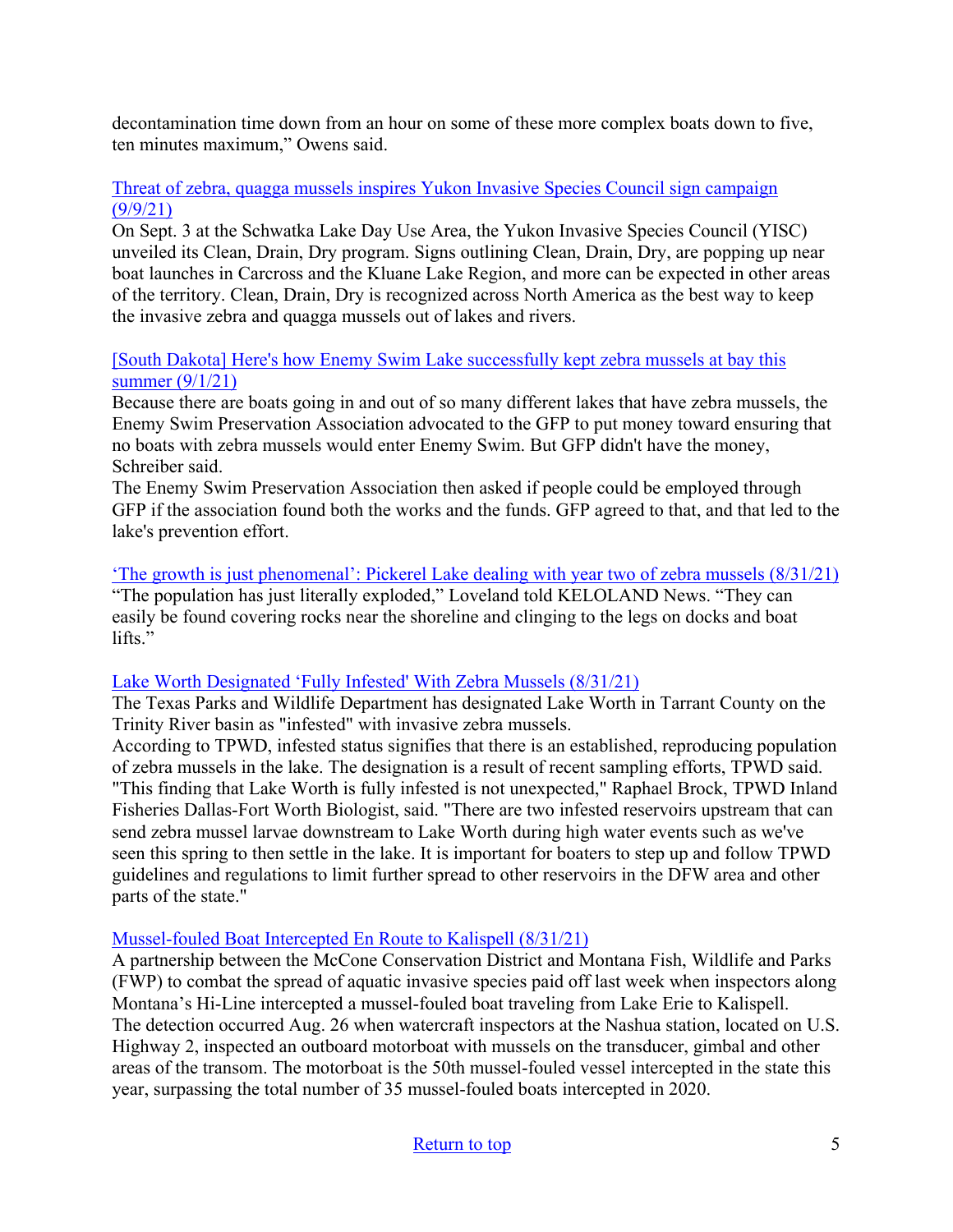[Health of Manitoba waterways just as crucial election topic as economy, says advocate \(8/27/21\)](https://calgarysun.com/news/election-2021/health-of-manitoba-waterways-just-as-crucial-election-topic-as-economy-says-advocate) An organization advocating for the health of Lake Winnipeg hopes that when federal candidates come calling and seeking votes in the coming days and weeks, that Manitobans make it clear that the health of the environment and of this province's largest lake are topics that must be top-ofmind.

Morrison, A.L., Thelen, M.A., Howe, S.E. et al. Impacts of zebra mussels (*Dreissena polymorpha*) on isotopic niche size and niche overlap among fish species in a mesotrophic lake. Biol Invasions 23, 2985–3002 (2021).<https://doi.org/10.1007/s10530-021-02553-0>

# **BOAT INSPECTION/DECON/TECH NEWS**

<span id="page-5-0"></span>[Zebra mussels intercepted by Saskatchewan Environment near Manitoba border \(9/16/18\)](https://globalnews.ca/news/8195597/zebra-mussels-saskatchewan-environment-manitoba-border/?utm_source=IMC+Dreissenid+Digest&utm_campaign=4395d3f444-Weekly_Dreissenid_Digest_4_13_2018_COPY_01&utm_medium=email&utm_term=0_68bd7ec89f-4395d3f444-192983185)

Saskatchewan Environment officials said swift action by inspectors and conservation officers prevented zebra mussels from entering the province. The ministry said a boat contaminated with invasive zebra mussels was intercepted on Aug. 30 at a watercraft inspection station by Moosomin near the Manitoba border.

# [AIS Inspectors Encounter Unusual Situation At Wibaux \(9/9/21\)](https://fwp.mt.gov/homepage/news/2021/sept/09-09-2021-ais-inspectors-encounter-unusual-situation-at-wibaux)

Watercraft inspectors at the Wibaux inspection station intercepted a motorboat entering Montana with mussels attached. The Wibaux inspection station, located on the Montana-North Dakota border on Interstate 94, has intercepted 12 of the 54 mussels boats intercepted so far this year. This boat was unique in how the mussels were attached to the boat… The motorboat that Wibaux inspectors encountered on Sept. 6 had just pulled out of Lake Lida in Minnesota that morning after two days on the water. A close check by inspectors found tiny mussels that were hydrostatically clinging to the motor, transom and hull rather than attached with byssal threads. The hydrostatic process allows water molecules to bond surfaces together, in this case mussels and the motorboat, and maintain that bond after the water has dried. It's presumed that invasive mussels were floating near the Lake Lida boat ramp and were able to cling to the boat as it was loaded onto the trailer.

# [\[Utah\] 9,938 Boats Inspected for Quagga Mussels During Labor Day Weekend \(9/9/21\)](https://etvnews.com/9938-boats-inspected-for-quagga-mussels-during-labor-day-weekend/)

Law enforcement officers and technicians with the Utah Division of Wildlife Resources and other agencies had a busy weekend working to inspect and decontaminate boats across the state to prevent invasive quagga mussels in Lake Powell from spreading to other Utah waterbodies. Statewide, Aquatic Invasive Species technicians with the DWR, Utah State Parks, Arizona Game and Fish Department, and the National Park Service inspected 9,938 boats and performed 161 decontaminations from Friday to Monday. Of those total numbers,1,093 of the boat inspections and 51 of the decontaminations took place at stations in the Lake Powell area.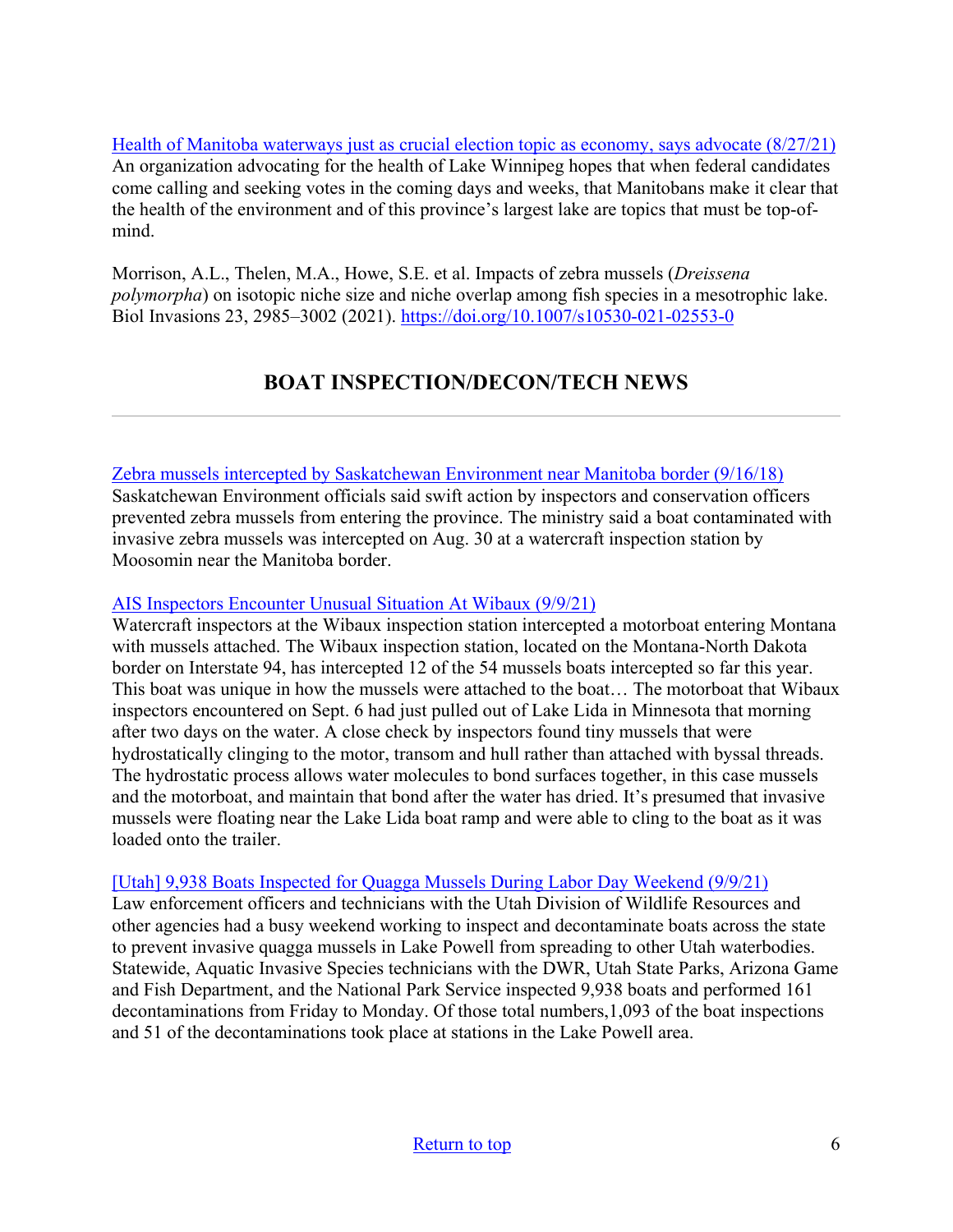# [\[Wyoming\] Wyoming Invasive Species Check Stations Begin To Close As Boating Season](https://oilcity.news/community/2021/09/07/wyoming-invasive-species-check-stations-begin-to-close-as-boating-season-winds-down/)  [Winds Down \(9/7/21\)](https://oilcity.news/community/2021/09/07/wyoming-invasive-species-check-stations-begin-to-close-as-boating-season-winds-down/)

The Wyoming Game and Fish Department said on Tuesday that aquatic invasive species (AIS) check stations are beginning to close or reduce hours as boating season winds down. "Check stations throughout the state will start to close or reduce their hours beginning this month," Game and Fish said. "However, it is a requirement that any watercraft transported into Wyoming from March 1 through Nov. 30 must undergo a mandatory inspection by an authorized inspector prior to launching."

# [\[Montana\] The record-breaking mussel-fouled boating season winding down \(9/2/21\)](http://www.charkoosta.com/news/the-record-breaking-mussel-fouled-boating-season-winding-down/article_c117d3da-0c38-11ec-b7c7-f335a78fe8d7.html)

Among that 50 tally are four mussel-fouled watercraft that were found this summer at the Flathead Nation managed inspection station at Ravalli. Despite that or because of that it's been a good season at the Flathead Nation stations at Thompson Falls and Ravalli. The Ravalli station has conducted more than 15,000 inspections and Thompson Falls station nearly 4,000

# **BALLAST WATER/BIOFOULING**

<span id="page-6-0"></span>[Marine Safety Center issues Ballast Water Management System Type Approval Certificate to](https://mariners.coastguard.blog/2021/09/13/marine-safety-center-issues-ballast-water-management-system-type-approval-certificate-to-jiangsu-nanji-machinery-co-ltd/?utm_source=feedburner&utm_medium=email&utm_campaign=Feed%3A+MaritimeCommons+%28Maritime+Commons%29)  [Jiangsu Nanji Machinery Co., Ltd. \(9/13/21\)](https://mariners.coastguard.blog/2021/09/13/marine-safety-center-issues-ballast-water-management-system-type-approval-certificate-to-jiangsu-nanji-machinery-co-ltd/?utm_source=feedburner&utm_medium=email&utm_campaign=Feed%3A+MaritimeCommons+%28Maritime+Commons%29)

The Coast Guard Marine Safety Center issued the 44th U.S. Coast Guard Ballast Water Management System Type Approval Certificate to Jiangsu Nanji Machinery Co., Ltd. after a detailed review of the manufacturer's type approval application determined the system met the requirements of 46 CFR 162.060.

The treatment principle of the Nanji NiBallast BWMS consists of filtration during uptake and intank deoxygenation. This approval covers 15 models with maximum treatment rated capacities between 100 m3/h and 4,000 m3/h.

# [Ballast water regulations could lead to significant costs for shipowners without thorough forward](https://www.hellenicshippingnews.com/ballast-water-regulations-could-lead-to-significant-costs-for-shipowners-without-thorough-forward-planning/)  [planning \(9/9/21\)](https://www.hellenicshippingnews.com/ballast-water-regulations-could-lead-to-significant-costs-for-shipowners-without-thorough-forward-planning/)

Global ballast water regulations have been introduced to address serious economic, ecological and human problems caused by invasive species transported across the world via ships' ballast water. As these regulations are maturing, Ballast Water Management Systems (BWMS) are becoming a legal prerequisite to global trade.

Both the IMO and USCG provide clear standards for treatment that must be met. This standard is utilised by classification societies as they certify BWMS, providing shipowners clarity on the exact specification of the system they must install to be compliant. On paper, this makes ballast water simple for shipowners.

# [New ballast-water regulations applauded \(9/9/21\)](https://oodmag.com/new-ballast-water-regulations-applauded/)

… Now Canada has gone one step further. New regulations require the installation of a ballast water management system that treats the water to reduce the number of invasive species. Vessels entering and leaving Canada will be required to have a system installed by 2024, and by 2030 all Canadian vessels that do not travel internationally, other than to US Great Lake ports, will have to comply. Additionally, with the exception of vessels originating from American waters in the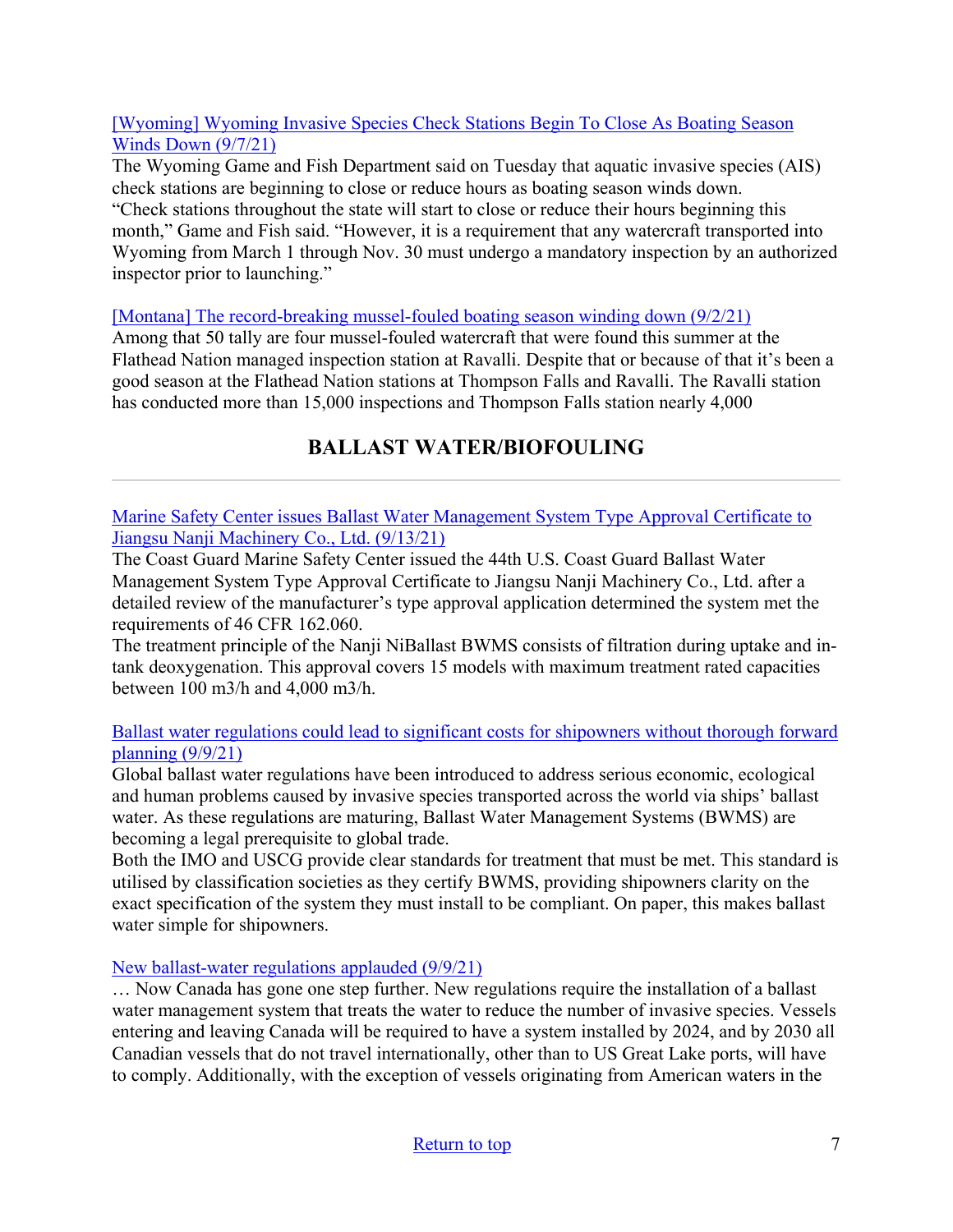Great Lakes, vessels entering Canadian freshwater bodies must also continue to exchange their ballast water at sea.

The federal Ministry of Transport estimates the regulations will slow the spread of invasive species within Canadian lake ports by 82% by 2030. Between now and 2044, the regulations are expected to stop the introduction of 34 species, including five that could cause serious damage.

# [Clean ship hulls have huge environmental benefits \(9/7/21\)](https://bellona.org/news/transport/2021-09-clean-ship-hulls-have-huge-environmental-benefits)

According to the International Maritime Organization (IMO) maritime transport is responsible for nearly 3% of global greenhouse gas emissions. If shipping were a country, it would be the sixth largest polluter in the world, the World Economic Forum says. The buildup of marine life along ship hulls also means that some non-indigenous and invasive species can hitch rides from one environment to the next. That can cause irreversible damage as those species become dominant in their new environments and upend biodiversity. That's no small matter. The IMO calls it "one of the greatest threats to the world's freshwater, coastal and marine ecosystems." Runa A. Skarbø, Bellona's senior adviser for shipping and maritime issues, is proposing a program to do something about this. It's called the Clean Hull Initiative (CHI), and in cooperation with Jotun, a Norwegian hull coating producer, Bellona will work to develop an industry-wide standard for proactive hull cleaning.

"Fighting biofouling on ship's hulls can – in addition to reducing negative environmental consequences – also save around 9 percent of the global fuel consumption and thereby also greenhouse gas emissions from shipping," says Skarbø.

# **MARINE**

# <span id="page-7-0"></span>[Flipping the "Genetic Paradox of Invasions" \(9/14/21\)](https://www.newswise.com/articles/flipping-the-genetic-paradox-of-invasions)

A new study led by Carolyn Tepolt, an associate scientist of biology at Woods Hole Oceanographic Institution, is investigating the adaptive mechanisms of the green crab along the west coast of North America, where it has shown extensive dispersal in the last decade despite minimal genetic diversity. The [study was published recently in Molecular Ecology](https://onlinelibrary.wiley.com/doi/10.1111/mec.16143) and is a collaboration between WHOI, the University of California at Davis, Portland State University, and the Smithsonian Environmental Research Center. "Invasive species like these are generally unwelcome. Green crabs can compete with native species, rip up eelgrass 'nurseries', and eat small shellfish before they have a chance to be harvested. Green crabs can be an ecological menace and an economic burden," Tepolt said. "In this study, we found that one of the world's most serious marine invasive species has evolved specific genetic variation that likely helps it adapt to new environments really quickly, even when it's lost a lot of genetic diversity overall."

# **AQUACULTURE**

<span id="page-7-1"></span>The National Sea Grant Law Center (NSGLC) is excited to announce the publication of Volume [11:1 of the Sea Grant Law & Policy Journal.](http://nsglc.olemiss.edu/sglpj/vol11no1/sglpj11.1.pdf) This Special Edition of the Journal is the culmination of the NSGLC's recent project on offshore aquaculture. In 2019, the NSGLC received funding to plan and convene a collaborative learning workshop with legal scholars, federal Executive agency staff, Congressional staff, industry representatives, and academics to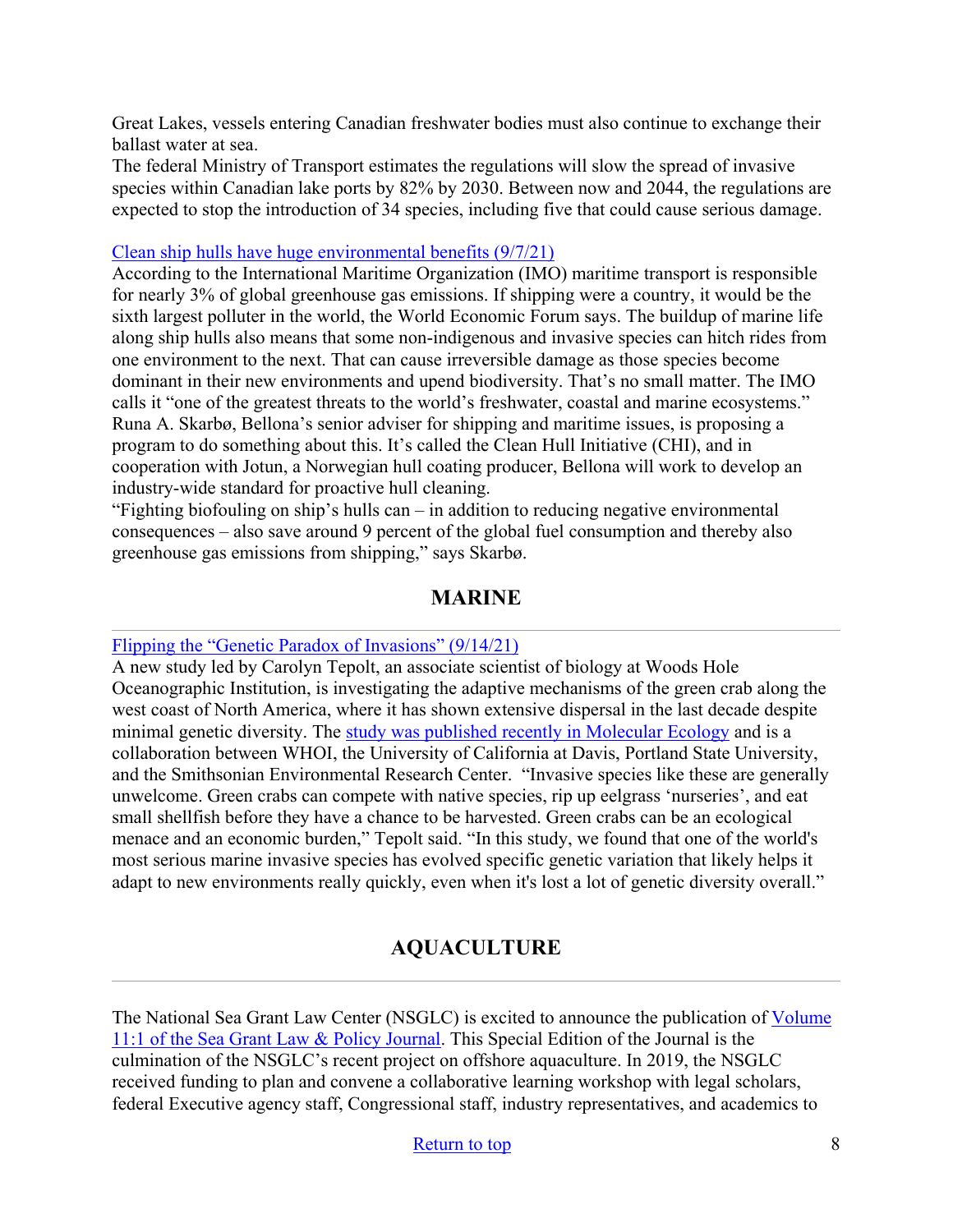tackle the uncertainty surrounding security of tenure for offshore aquaculture operations. The "Exploring Options to Authorize Offshore Aquaculture" virtual workshop consisted of two 3 hour workshop sessions held over the course of two days, May 12-13, 2020.

# [Activists dish out \\$100,000 for anti-aquaculture election campaign \(9/6/21\)](https://seawestnews.com/activists-dish-out-100000-for-anti-aquaculture-election-campaign/)

As land-based salmon farmers around the world face a financial bloodbath, activists push federal election candidates to support the immediate transition of maritime aquaculture operations in BC to onshore tanks.

Related: [Party leaders ignore hot air from anti-aquaculture activists \(9/13/21\)](https://seawestnews.com/party-leaders-ignore-hot-air-from-anti-aquaculture-activists/)

# ['Save the Bay' flotilla demonstrates against fish farm \(8/30/21\)](https://apnews.com/article/business-fish-00fad3ceb0ed16e2a2322f272bab2b17)

More than 125 boats participated in a weekend protest against plans for an aquaculture operation in waters near Acadia National Park. Commercial and recreational vessels comprised the "Save the Bay" flotilla that motored around Frenchman Bay on Sunday. Some people on land also participated by holding signs stating their opposition. American Aquafarms has proposed raising 66 million pounds of Atlantic salmon annually at a pair of 15-pen sites off the coast of Gouldsboro in Frenchman Bay.

# [The Environmentalist Case for Fish Farms \(8/29/21\)](https://www.washingtonpost.com/business/the-environmentalist-case-for-fish-farms/2021/08/28/aa2e249e-0800-11ec-b3c4-c462b1edcfc8_story.html)

While we expand fish farming, we should be extremely wary of creating an environmentally destructive feedlot industry in the ocean. Radical new advances in technologies and marine cultivation methods make it possible to correct existing problems so that aquaculture can grow sustainably.

# **FISH**

<span id="page-8-0"></span>[Bighead carp DNA found in Milwaukee River for the first time \(9/10/21\)](https://www.jsonline.com/story/news/2021/09/10/first-detection-invasive-carp-dna-local-waters/8277864002/)

For the first time, bighead carp DNA has been found in the Milwaukee River, according to the U.S. Fish and Wildlife Service.

The genetic material, called environmental or eDNA, was detected in a water sample taken in June during routine sampling on the river.

The test result was confirmed Friday by the Service and the Wisconsin Department of Natural Resources.

# [Fish barrier vs. carp DNA: What to believe? \(8/30/21\)](https://www.jsonline.com/in-depth/archives/2021/08/30/deep-trouble-part-three-fish-barrier-vs-carp-dna-what-believe/8172050002/)

<span id="page-8-1"></span>More than \$100 million has been spent in a battle to keep Asian carp from invading the Great Lakes. It is a fight the federal government insists it is winning, due largely to its electric barrier system on the Chicago Sanitary and Ship Canal. But is the evidence that these fish-shocking machines work any more reliable than the DNA evidence indicating Asian carp may have already breached them?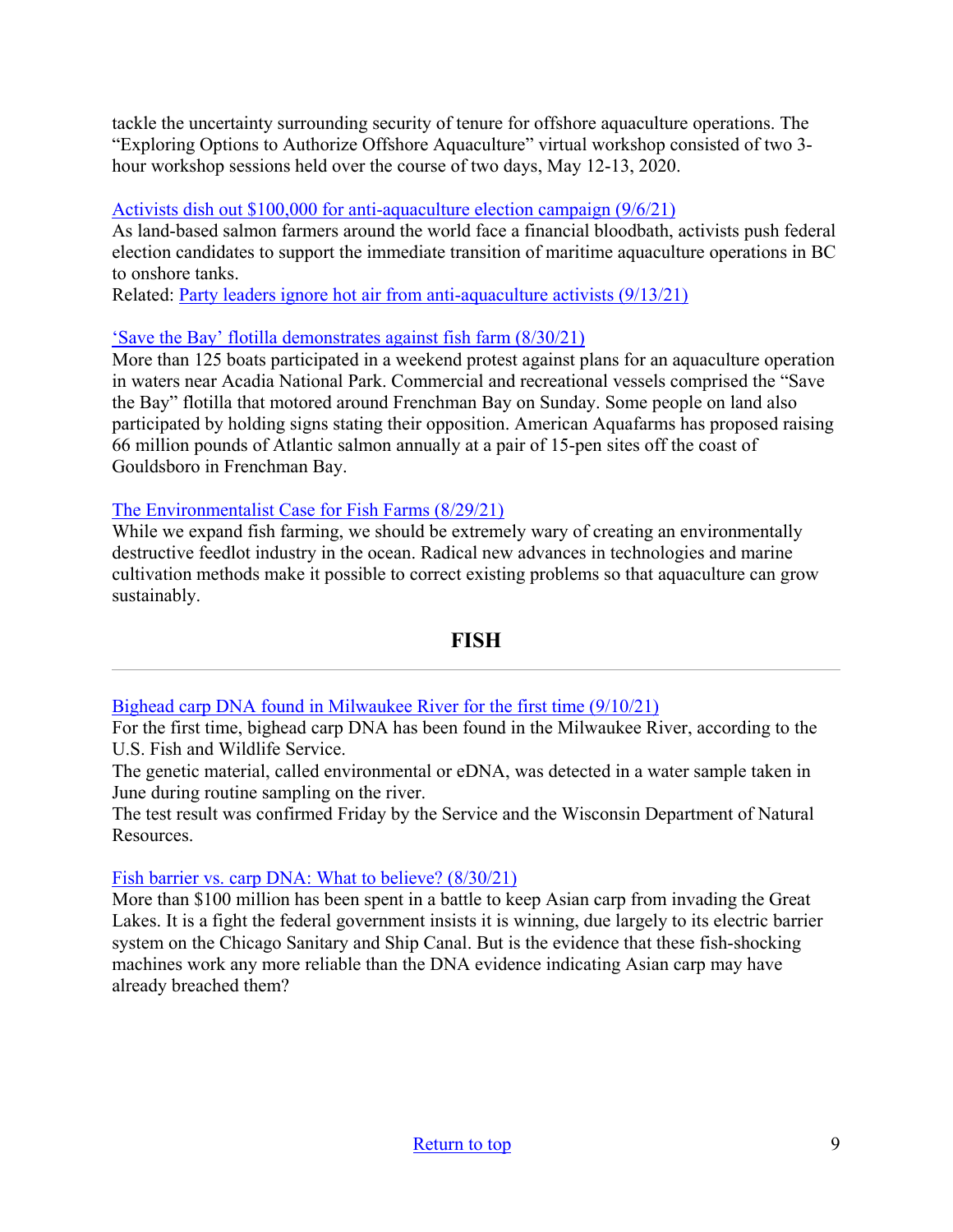# **AQUATIC PLANTS**

Wails, C.N., Baker, K., Blackburn, R. et al. Assessing changes to ecosystem structure and function following invasion by Spartina alterniflora and Phragmites australis: a meta-analysis. Biol Invasions 23, 2695–2709 (2021).<https://doi.org/10.1007/s10530-021-02540-5>

# **FRESHWATER**

<span id="page-9-0"></span>[Ask Game and Fish: How will the discovery of curly pondweed and New Zealand mudsnails](https://www.wyomingnews.com/rocketminer/opinion/columnists/ask-game-and-fish-how-will-the-discovery-of-curly-pondweed-and-new-zealand-mudsnails/article_5382f36b-dfb1-5914-af03-f50ecbb03e0f.html)  [impact Flaming Gorge Reservoir? \(8/28/21\)](https://www.wyomingnews.com/rocketminer/opinion/columnists/ask-game-and-fish-how-will-the-discovery-of-curly-pondweed-and-new-zealand-mudsnails/article_5382f36b-dfb1-5914-af03-f50ecbb03e0f.html)

It's too soon to know how the discovery of two aquatic invasive species (AIS) will impact Flaming Gorge. But the Wyoming Game and Fish Department will be monitoring the reservoir closely. When new populations of AIS are introduced to a water body, many different factors can dictate how well they establish and how they may affect that system. Water quality, temperature and substrate can influence how AIS like curly pondweed and New Zealand mudsnails will impact the reservoir and its users.

#### [\[Wyoming\] Goldfish found in Rock Springs ponds could be bad news for local fisheries](https://www.wyomingnewsnow.tv/2021/08/27/goldfish-found-rock-springs-ponds-could-be-bad-news-local-fisheries/)  [\(8/27/21\)](https://www.wyomingnewsnow.tv/2021/08/27/goldfish-found-rock-springs-ponds-could-be-bad-news-local-fisheries/)

Releasing any aquatic pets, including goldfish, can have significant impacts on local fisheries. Goldfish are fast-growing, with mature individuals averaging about 12 inches, but can reach sizes up to 23 inches.

"This is not ideal for a fishery or for an angler seeking an outstanding fishing experience," Dugan said "Further, it will require additional time, sportsperson money and effort to protect the resource that could have been spent on other high-priority fisheries issues."

Illegally-introduced species can also spread disease that can infect other fish species, including game fish like trout. Few of these diseases exist in Wyoming, but could be brought into the state through an aquarium fish that can survive a wide range of environments.

# **CLIMATE CHANGE**

<span id="page-9-1"></span>[Climate Change Is Causing an Uprising of Invasive Species — Here's Why \(9/10/21\)](https://www.greenmatters.com/p/invasive-species-climate-change)

<span id="page-9-2"></span>Not only is global warming driving plant and animal life on earth to endangerment and inevitably, extinction, but climate change also fosters an environment conducive for invasive species. That's right — countless plants and animals have started taking over regions they aren't actually native to, because of the ongoing climate crisis. But how did this happen, and why is this the case?

# **OTHER**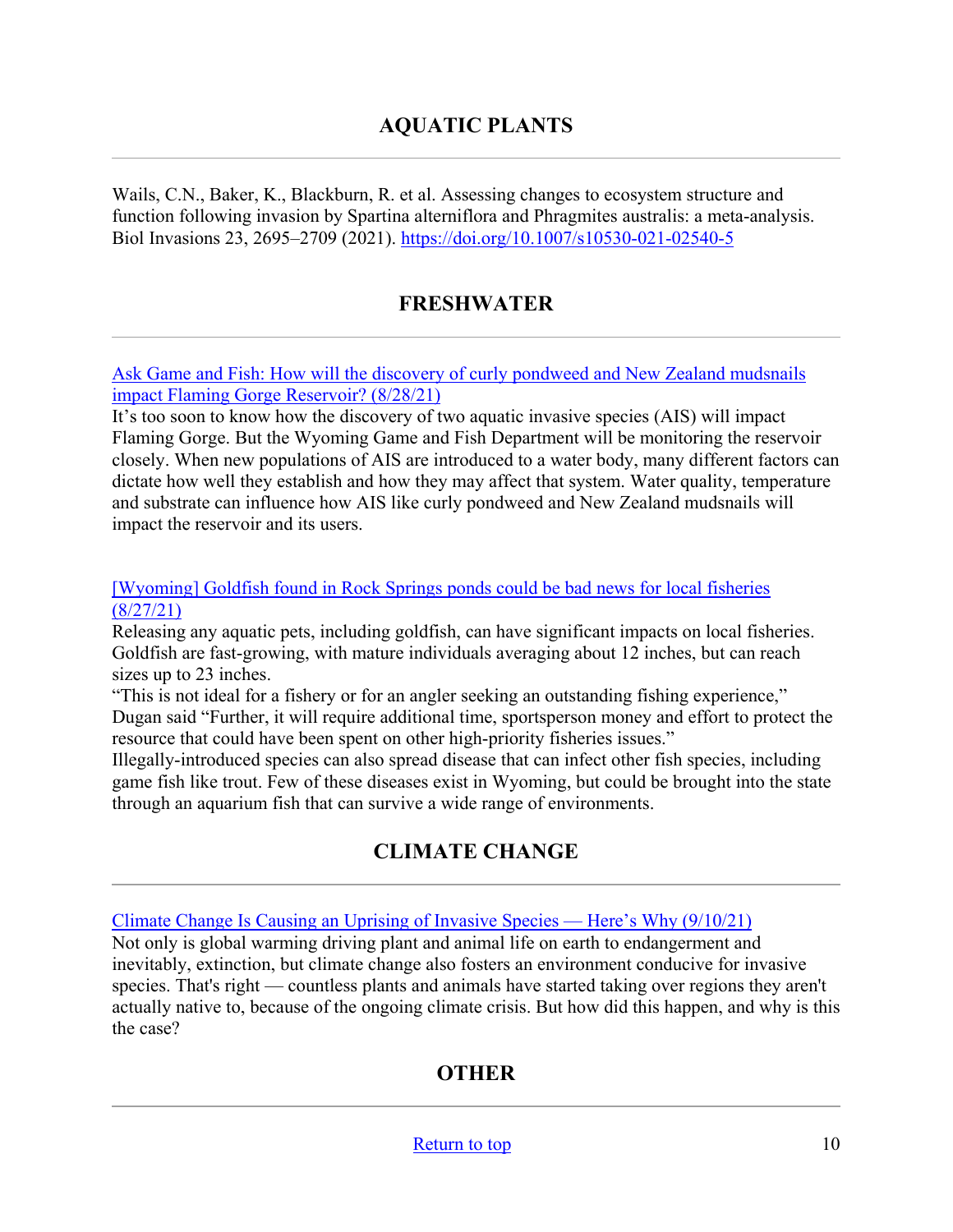# [U.S. fishing group sues Biden administration over offshore wind project \(9/13/21\)](https://www.reuters.com/business/sustainable-business/us-fishing-group-sues-biden-administration-over-offshore-wind-project-2021-09-13/)

A U.S. fishing group on Monday sued the Biden administration over its approval of the huge Vineyard Wind offshore wind project off the East Coast, saying the government had failed to address industry concerns about its potential safety and environmental impacts.

Mitchell, T.S., Folt, B. & Hall, J.M. Dumpsters and other anthropogenic structures as habitat for invasive African rock agama lizards in Florida. Biol Invasions 23, 2689–2693 (2021). <https://doi.org/10.1007/s10530-021-02537-0>

# **OUTREACH AND EDUCATION**

Edwards, T., Jones, C. B., Perkins, S. E., & Corcoran, P. (2021). [Passive citizen science: The](https://journals.plos.org/plosone/article?id=10.1371%2Fjournal.pone.0255416&utm_medium=email&utm_source=govdelivery)  [role of social media in wildlife observations.](https://journals.plos.org/plosone/article?id=10.1371%2Fjournal.pone.0255416&utm_medium=email&utm_source=govdelivery) PloS ONE, 16(8), e0255416.

Abstract: Citizen science plays an important role in observing the natural environment. While conventional citizen science consists of organized campaigns to observe a particular phenomenon or species there are also many ad hoc observations of the environment in social media. These data constitute a valuable resource for 'passive citizen science'—the use of social media that are unconnected to any particular citizen science program, but represent an untapped dataset of ecological value. We explore the value of passive citizen science, by evaluating species distributions using the photo sharing site Flickr...The spatial and temporal analyses for our case studies suggest that the Flickr dataset best reflects the NBN dataset when considering a purely spatial distribution with no time constraints. The best represented species on Flickr in comparison to NBN are diurnal garden birds as around 70% of the Flickr posts for them are valid observations relative to the NBN. Passive citizen science could offer a rich source of observation data for certain taxonomic groups, and/or as a repository for dedicated projects. Our novel method of validating Flickr records is suited to verifying more extensive collections, including less well-known species, and when used in combination with citizen science projects could offer a platform for accurate identification of species and their location.

Frey M, Reaser JK (2021) Invader Detectives: EDRR in Urban Landscapes. Management of Biological Invasions 12(3): 495–508, [https://www.reabic.net/journals/mbi/2021/3/MBI\\_2021\\_Frey\\_Reaser.pdf](https://www.reabic.net/journals/mbi/2021/3/MBI_2021_Frey_Reaser.pdf)

# **JOBS/GRANTS**

<span id="page-10-0"></span>USDA Wildlife Services Biological Science Technician (Wildlife) GS 4/5/6 in Oregon. Full time, term appointment in Lane County, OR with possibility for benefits. Applications open through **Sept. 28. [Click here](https://app.getresponse.com/click.html?x=a62b&lc=StGPhD&mc=IA&s=BGsxkCO&u=Yy3s&z=EtmGcO&)** for details.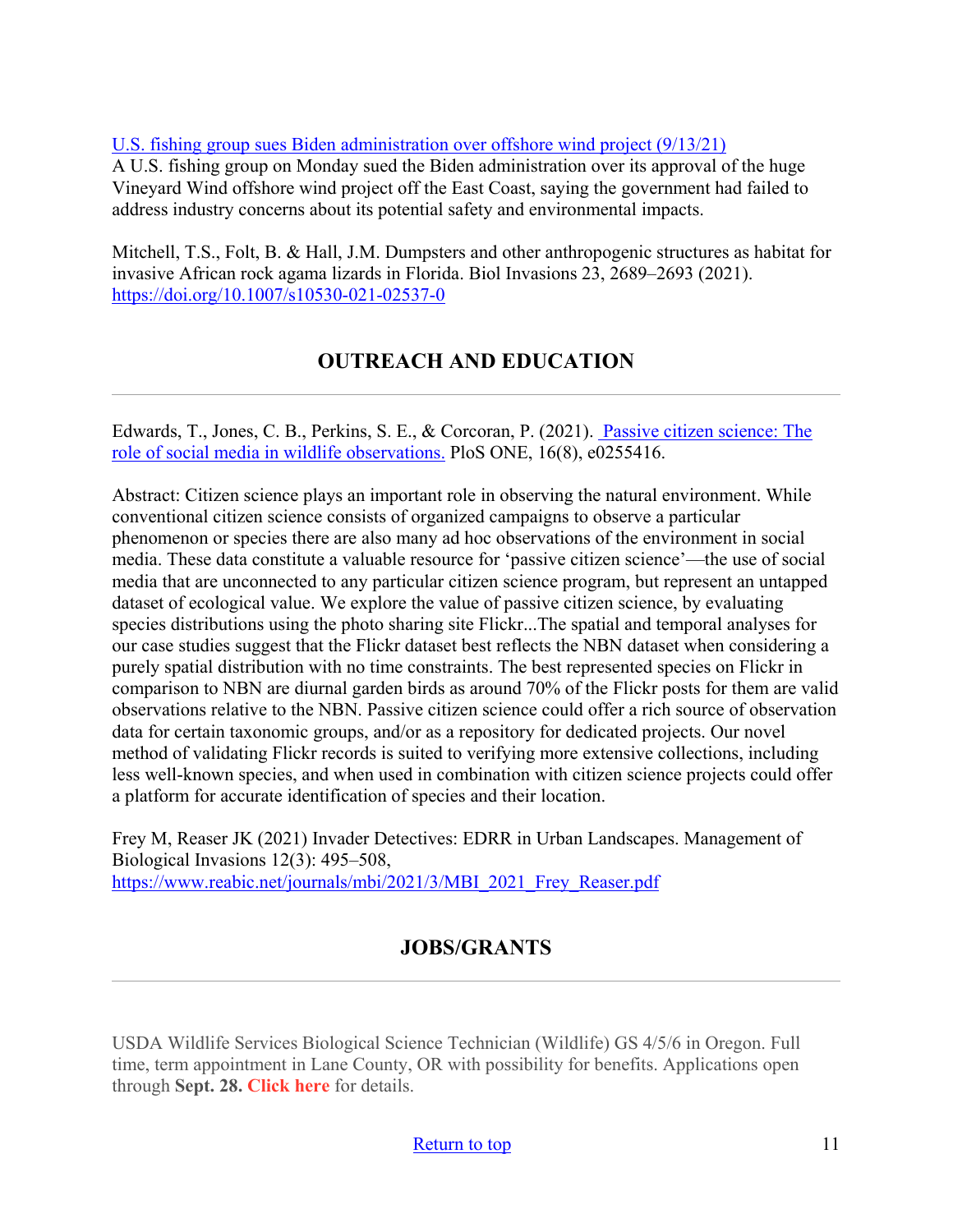[Southeast Coast Invasive Plant Management Team Member - AmeriCorps Eligible](https://careers.wildlife.org/job/southeast-coast-invasive-plant-management-team-member-americorps-eligible/58683323/?utm_campaign=jobseeker-job-alerts&utm_medium=email&utm_source=daily-alert&utm_term=new-job) [American Conservation Experience](https://careers.wildlife.org/job/southeast-coast-invasive-plant-management-team-member-americorps-eligible/58683323/?utm_campaign=jobseeker-job-alerts&utm_medium=email&utm_source=daily-alert&utm_term=new-job)

Columbia, South Carolina, United States Apply Now **Description** 

Summary: American Conservation Experience, a nonprofit Conservation Corps, in partnership with the National Park Service, is seeking one Invasive Plant Management Team Member to contribute to invasive plant management projects alongside Southeast Coast Invasive Plant Management Team (IPMT) Staff. This project will involve traveling to different parks in the Southeast Region.

Start Date: October 18, 2021 (some flexibility may be available for the right candidate) End Date: May 27, 2022 (or 32 weeks from start date)

\*A 32-week commitment is required\*

Location: The Southeast Coast Invasive Plant Management Team (SEC-IPMT) is a traveling National Park Service (NPS) team that serves 13 park units in North Carolina, South Carolina, Georgia, and Alabama. The team will visit several, not all, of these parks during the term. Congaree National Park protects the largest contiguous tract of old growth floodplain hardwood forest in the southeast.

# [The Midwest Fisheries Center \(MFC\) Director located in Onalaska, Wisconsin, R3.](https://www.usajobs.gov/GetJob/ViewDetails/612604700)

We are excited to post this opportunity for a challenging leadership position in our R3 Fisheries Program. The Center Director has a unique role with the supervision and oversight of the LaCrosse Fish and Wildlife Conservation Office, the LaCrosse Fish Health Center, and the Whitney Genetics Laboratory all under one roof.

The MFC has a highly-skilled staff representing regional and national leadership in science technology across a rich portfolio of work, including: invasive carp management, endangered species conservation, aquatic habitat restoration, tribal assistance, disease prevention and inspection, comprehensive genetic surveillance of aquatic invasive species, and innovate outreach to youth, partners and the public. **Closes 9/24/21**

# [Commission Administrator-MISC - 56630 - \(21142386\)](https://mtstatejobs.taleo.net/careersection/200/jobdetail.ftl?job=21142386&tz=GMT-06%3A00&tzname=America%2FDenver)

The Conservation and Resource Development Division (CARDD) is responsible for providing technical and financial assistance to local governments, state agencies and private citizens for conservation, development, protection and management of the state's natural resources. The Invasive Species program manager within CARDD administers the Aquatic Invasive Species grant program and leads the continuous improvement and implementation of the Montana Invasive Species Council.

**Closing Date: Oct 3, 2021** 

# GRANTS

# [Scientists in Parks Internship Program - Natural Resource Stewardship](https://www.grants.gov/web/grants/view-opportunity.html?oppId=334848)

Department of the Interior: National Park Service

The Scientists in Parks (SIP) Internship Program provides opportunities for college students, recent graduates, and early career professionals to complete paid internship projects designed to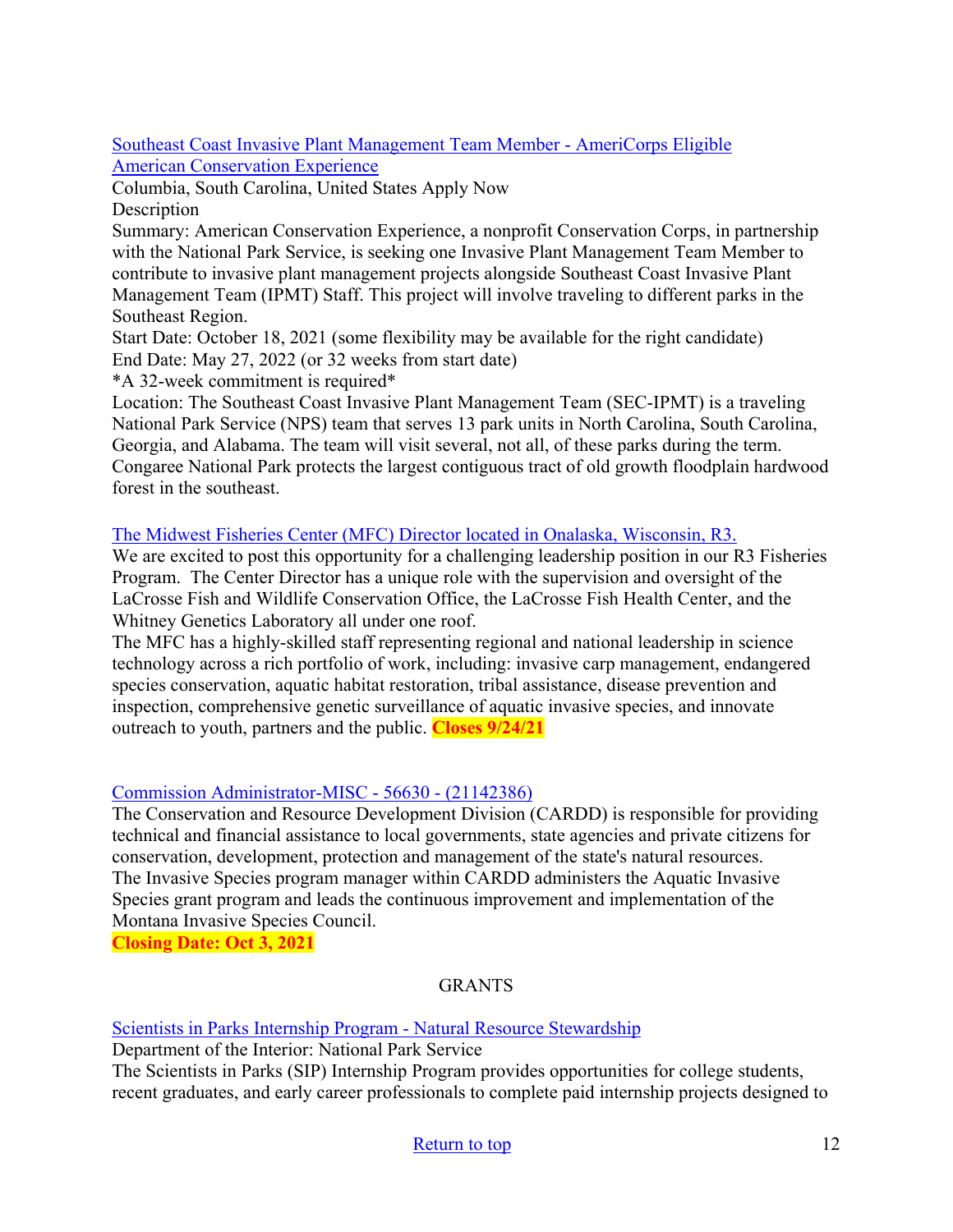apply the best available science, resource management principles, and interpretation techniques to natural resource stewardship needs in national parks.

Posted Date: Jul 20, 2021

**Closing Date for Applications: Oct 01, 2021** 

### [Now Open: FY 2022 Grant Opportunity for Marine Debris Prevention Projects](https://blog.marinedebris.noaa.gov/now-open-fy-2022-grant-opportunity-marine-debris-prevention-projects)

The NOAA Marine Debris Program is proud to announce our FY 2022 Marine Debris Prevention notice of funding opportunity.

NOAA will fund prevention projects that actively engage and educate a target audience (such as students, teachers, industries, etc.) in hands-on programs designed to raise awareness, reduce barriers to marine debris prevention, and encourage and support changes in behaviors to ensure long-term prevention of marine debris. NOAA will also fund projects in the U.S.-Mexico and U.S.-Canada border regions, subject to additional eligibility criteria. [Full Grant information here.](https://www.grants.gov/web/grants/view-opportunity.html?oppId=335704)  **The Letter of Intent (LOI) submission period for prevention projects will extend from September 13 to October 29, 2021.** 

# [Michigan Invasive Species Grant Program \(MISGP\)](https://www.michigan.gov/invasives/0,5664,7-324-71276_92000---,00.html)

Grant Program Details

The Departments of Natural Resources, Environmental Quality and Agriculture and Rural Development work together to address strategic issues of prevention, detection, eradication, and control for both terrestrial and aquatic invasive species in Michigan. Criteria:

This program is designed to address strategic issues of prevention, detection, eradication and control for both terrestrial invasive species (TIS) and aquatic invasive species (AIS) in Michigan. Projects must support the overalls goals of the MISGP:

- Prevent new invasive species introductions.
- Strengthen statewide invasive species early detection and response network.
- Limit the dispersal of recently confirmed invasive species.
- Manage and control widespread, long-established invasive species.

Specific priorities and scoring criteria can be found in the MISGP handbook. Proposals will be recommended for funding based on a combination of scoring criteria, project type, project metrics, geographic location and available funding.

Applicant Eligibility: Local, state\*, federal or tribal units of government,Non-profit organizations, Universities

\*State agencies should contact the MISGP contact prior to preparing an application. Application Process: A request for proposals will be issued September 01, 2021.

# **Full proposals will be due November 01, 2021**

Awards anticipated in March, 2022.

Contact: Erin Campbell, 269.300.9698 CampbellE6@Michigan.gov

[Montana] AIS Grant Cycle Open: DNRC and MISC will be accepting grant applications beginning August 1 to fund aquatic invasive species projects.

NEW this cycle:

DNRC is transitioning from WebGrants to Submittables and this change will make it easier to complete and manage your application online. Grantees will be able to complete reports, send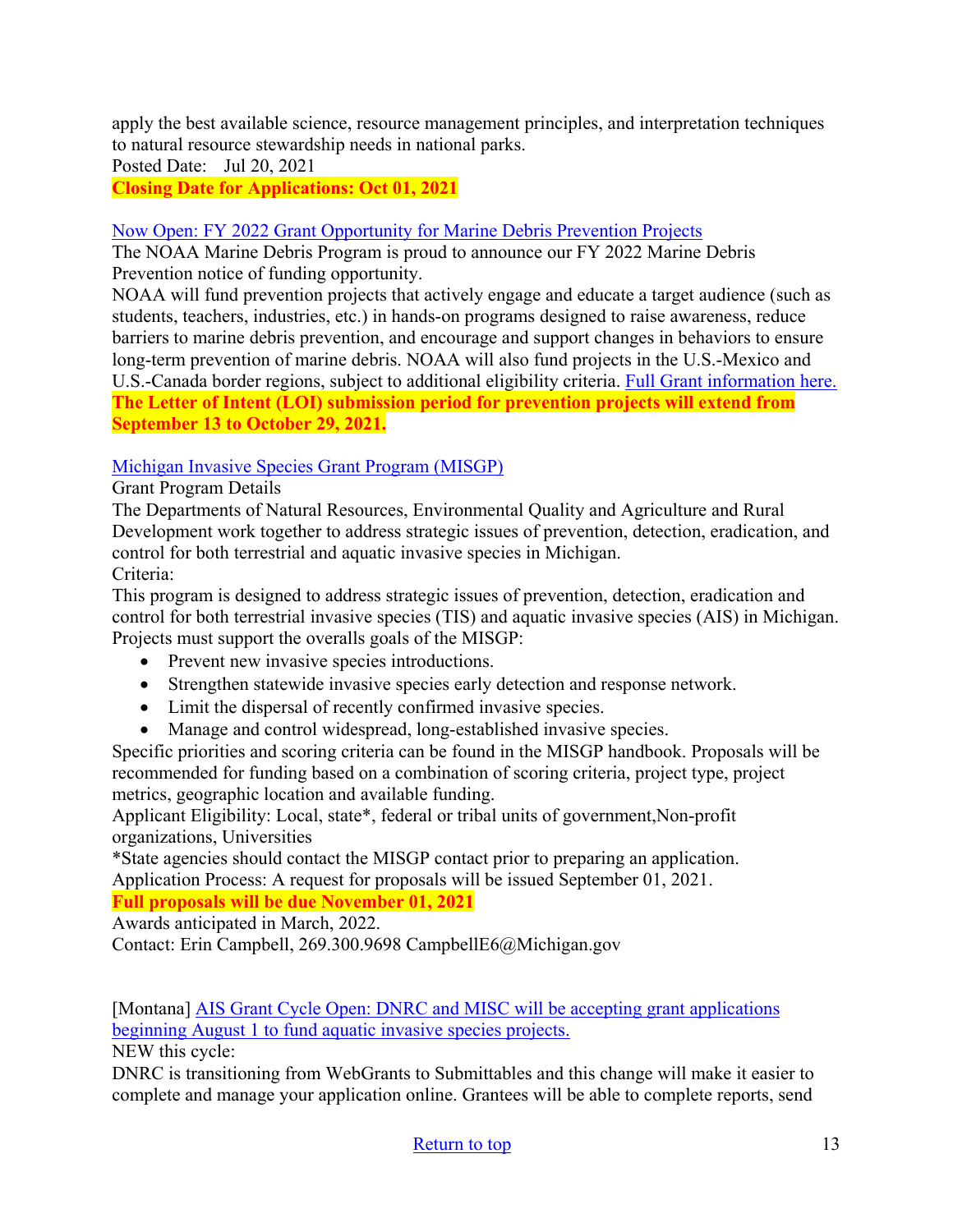notifications, and track and edit submissions. Click here to create an account and here to watch a video on how to get started with Submittables.

MISC has established permanent dates for the annual AIS grant cycle.

Application cycle opens: August 1

**Application cycle closes: 1st Wednesday in November by 5 p.m. (11/3/21)** 

AIS Grant Hearings: 2nd Wednesday in January (1/12/21)

Up to \$50,000 is available per project to Montana communities or local, state, tribal, or other entities within the state and to Montana-based non-governmental entities.

AIS grants are intended to increase local capacity and involvement to address AIS issues.

Projects that address the following AIS management components are eligible and include:

- Prevention
- Early detection
- Education and outreach
- Research
- Treatment

Current state-wide priorities that have been identified and vetted with former grantees and stakeholders for the upcoming AIS grant cycle include grants related to:

- Monitoring / early detection projects to expand local capacity and involvement in multi-AIS taxa early detection efforts.
- AIS outreach projects that expand AIS awareness at the local level.
- AIS research projects including eDNA research related to dreissenid mussel early detection addressing eDNA Science Advisory Panel recommendations.

Locally-led proposals that address the state-wide priorities will receive ranking preference, however all eligible grant requests will be evaluated and considered.

**Applications are due Wednesday, November 5, 2021, by 5 pm**.

AIS Grant Program Guidelines and application instructions can be found [here.](https://invasivespecies.mt.gov/montana-invasive-species/Aquatic-Invasive-Species-Grant-Program) Contact us with questions:: $l$ lodman@mt.gov, scriswell@mt.gov

# [NOAA-NOS-NCCOS-2022-2006972](https://www.grants.gov/web/grants/view-opportunity.html?oppId=334906)

[Understanding multi-stressor impacts on marine ecosystems under climate change](https://www.grants.gov/web/grants/view-opportunity.html?oppId=334906) Department of Commerce

# **Closing Date for Applications: Jan 18, 2022**

The purpose of this document is to advise the public that NOAA/NOS/National Centers for Coastal Ocean Science (NCCOS)/Competitive Research Program (CRP) [formerly Center for Sponsored Coastal Ocean Research (CSCOR)/Coastal Ocean Program (COP)], the NOAA Climate Program Office (CPO), and the NOAA Ocean Acidification Program (OAP), in partnership with the NOAA Office of National Marine Sanctuaries (ONMS) and the NOAA Integrated Ocean Observing System (IOOS), are soliciting proposals to understand the combined impacts of multiple stressors on the function and health of marine ecosystems within the context of climate change. This information will be used to improve place-based management of marine protected areas and enable the proactive protection of these critical ecosystems under future climate scenarios. Climate change is exacerbating existing environmental stressors (e.g., hypoxia, harmful algal blooms, and ocean acidification) through changes to the fundamental drivers of ecosystems (e.g., temperature, precipitation, seasonal cycles, and biogeochemistry).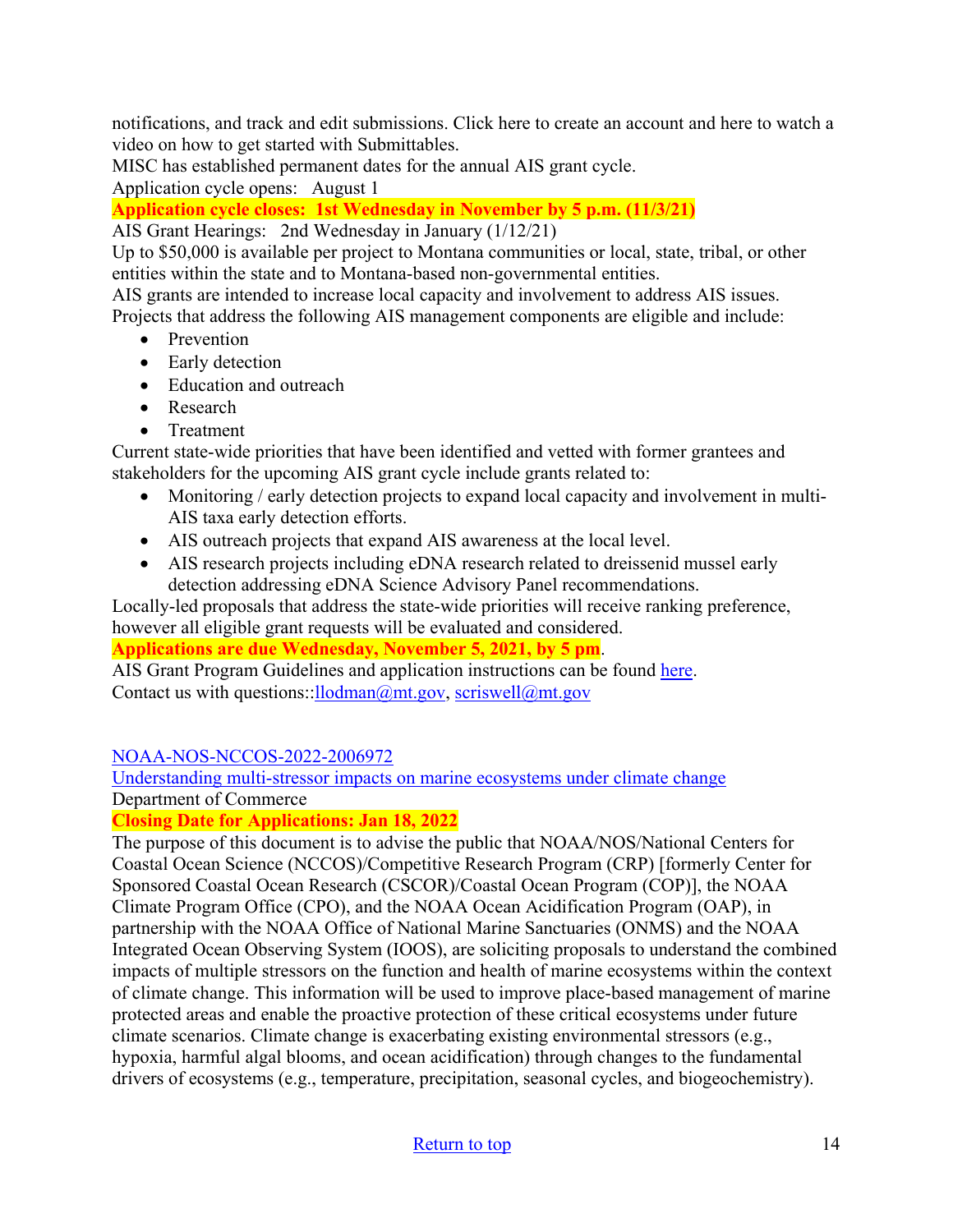# [NOAA-NOS-NCCOS-2022-2007023](https://www.grants.gov/web/grants/view-opportunity.html?oppId=335726)

#### [Harmful Algal Bloom Control Technologies Incubator](https://www.grants.gov/web/grants/view-opportunity.html?oppId=335726)

Department of Commerce

The purpose of this document is to advise the public that NOAA/NOS/National Centers for Coastal Ocean Science (NCCOS)/Competitive Research Program (CRP) [formerly Center for Sponsored Coastal Ocean Research (CSCOR)/Coastal Ocean Program (COP)] is soliciting proposals from the Cooperative Ecosystems Studies Units (CESU) to implement a 5-year Harmful Algal Bloom (HAB) Control Technologies Incubator (HCTI) under the auspices of the NCCOS/CRP Prevention, Control and Mitigation of HAB Program (PCMHAB). This funding opportunity will provide support for one award to develop and administer a national program that accelerates the development and application of HAB control approaches. To accomplish this, the main objective of the HCTI will be to fund extramural proof of concept, innovative HAB control technology projects to assess their feasibility. Promising technologies will then be encouraged to apply to relevant future PCMHAB competitive funding announcements independent from the HCTI. In addition, the other objective of the HCTI will be to provide guidance to end users and stakeholders on navigating the relevant licensing and permitting processes (e.g., National Environmental Protection Act and Federal Insecticide, Fungicide, and Rodenticide Act requirements) relevant to the applicability of proven control methods during responses to ongoing HAB events. The proposals must address how the HCTI will accomplish these two objectives. This funding opportunity is intended to support the administration of the HCTI and is not intended to directly support individual research projects or short term activities on specific local coastal HAB issues. Funding is contingent upon the availability of Fiscal Year 2022 Federal appropriations. If funds become available for this program, one project for a HCTI will be funded for approximately \$1.5M/year for 5 years, not to exceed \$7.5M over that period. If successful, the selected project may receive an additional \$7.5M for a second and final 5 year period of performance. It is anticipated that projects funded under this announcement will have a September 1, 2022 start date.

# **FEDERAL/STATE/PROVINCIAL LEGISLATION, RULES, ACTIONS**

# **State/Province**

<span id="page-14-0"></span>[Big Island Invasive Species Committee May Have To Cut 'Critical' Programs \(9/2/21\)](https://www.hawaiipublicradio.org/the-conversation/2021-09-02/big-island-invasive-species-committee-may-have-to-cut-critical-programs) More pests, less money. That's the outlook for the fight against invasive species on Hawai'i Island. The Big Island Invasive Species Committee faces a budget shortfall of about \$220,000 for 2022. Springer Kaye serves as the Program Manager for BIISC. "With a smaller organization, a whole program might be run by one specialist. A quarter million dollars, that's four positions — that could be four whole programs, " said Kaye. "Like our entire little fire ant education program just gone, or our entire nursery endorsement program that teaches nursery owners to recognize and not import invasive plants and plant pests — that could just be gone."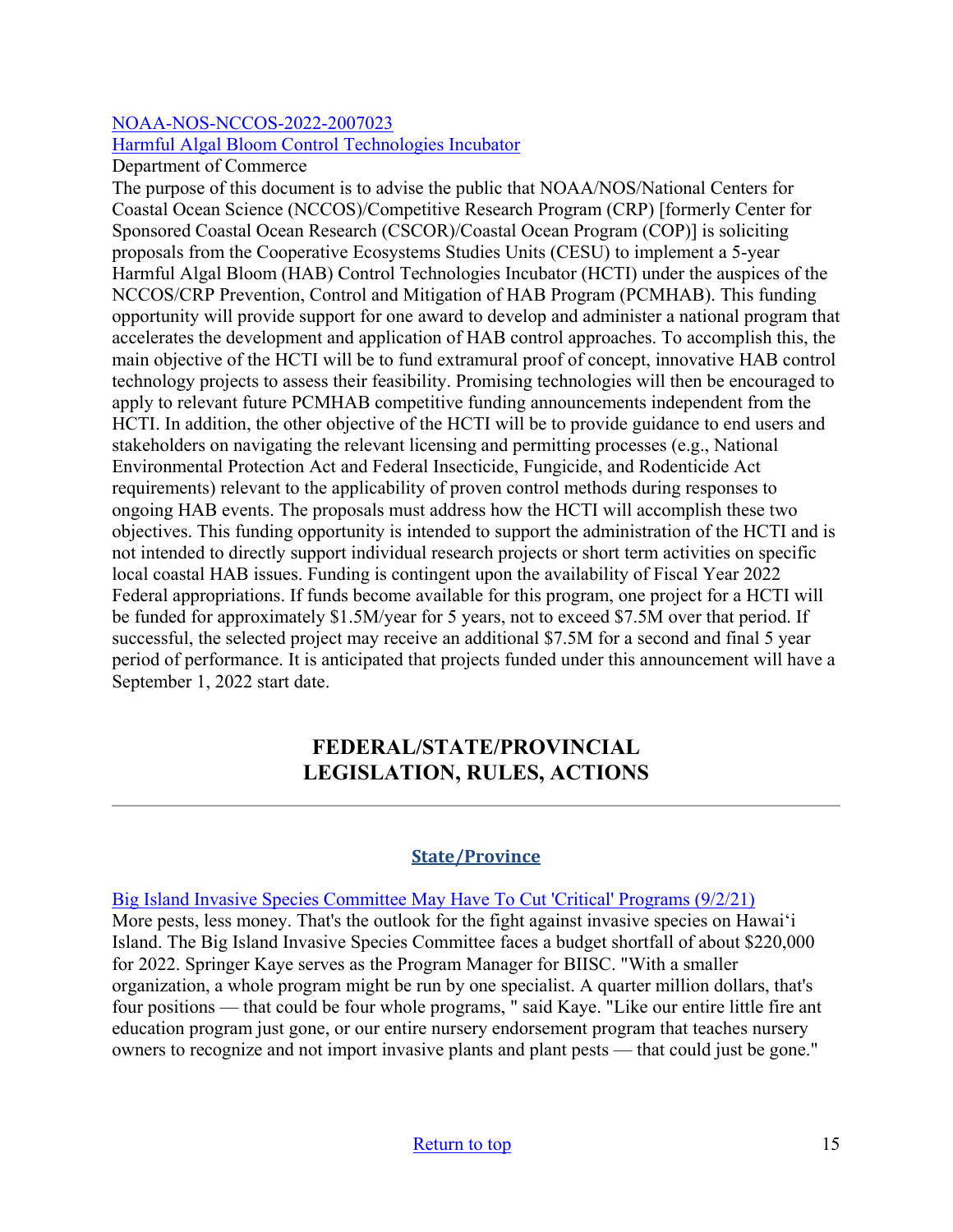# [\[Wyoming\] 'No Carrot, Just The Stick' \(9/7/21\)](https://www.thesheridanpress.com/news/bill-draft-suggest-steep-penalties-for-skipping-aquatic-invasive-species-check-stations/article_8f92a994-0b60-11ec-b32c-7baf8fac8975.html)

Wyoming Game and Fish Department staff continue to go on the offensive against aquatic invasive species with the introduction of a bill draft instituting strict liabilities for failure to comply with boat check requirements. The bill draft, which was considered for the first time by the Wyoming Legislature's Joint Travel, Recreation, Wildlife and Cultural Resources meeting Aug. 27, would make anyone who fails to have watercraft inspected at an aquatic invasive species check station strictly liable for as much as \$25,000 for damages associated with the eradication of aquatic invasive species introduced into the state's waters.

The Wyoming Game and Fish Commission may also bring a civil action to collect the damages if the individual knowingly violated the check station requirements and if an aquatic invasive species was introduced to a body of water following the individual's contact with the body of water. In addition, the draft bill states anyone asked to report to a check station by a peace officer must report to one within 48 hours. If they fail to do so, that individual will be guilty of a misdemeanor punishable by up to \$15,000 in fines or a year in prison.

# **Judicial**

# **Executive**

# **Congressional**

#### [Recovering America's Wildlife Act Provides Opportunity to Pioneer Bipartisan Conservation](https://www.nwf.org/Outdoors/Blog/Copy-of-07-28-2021-Restoring-Americas-Wildlife)  [\(7/28/21\)](https://www.nwf.org/Outdoors/Blog/Copy-of-07-28-2021-Restoring-Americas-Wildlife)

For more than a century, wildlife conservation efforts in America have been predominantly funded with user licenses and fees, putting hunters and anglers on the hook for providing a vast majority of most State's wildlife conservation programs. But as more and more Americans turn to the outdoors in the wake of COVID-19 and species become more sensitive as a result of climate change, it's clear that hunting and angling fees do not provide enough funding to make sure states are able to make meaningful progress toward conserving increasingly at-risk species and their sensitive habitats. We need a solution that shares the responsibility of conserving our wildlands while protecting the species that drive hunting and angling license demand without straining one user group more than another.

**Note:** [H.R.2773](https://www.congress.gov/bill/117th-congress/house-bill/2773) has 113 cosponsors, [S.2372](https://www.congress.gov/bill/117th-congress/senate-bill/2372) has three cosponsors

# **APPROPRIATIONS**

[Hoyer: House will vote to avoid debt default, shutdown next week \(9/17/21\)](https://www.politico.com/news/2021/09/17/government-shutdown-debt-hoyer-512508) 

The House majority leader said Democrats will look to suspend the cap on how much money the government can borrow.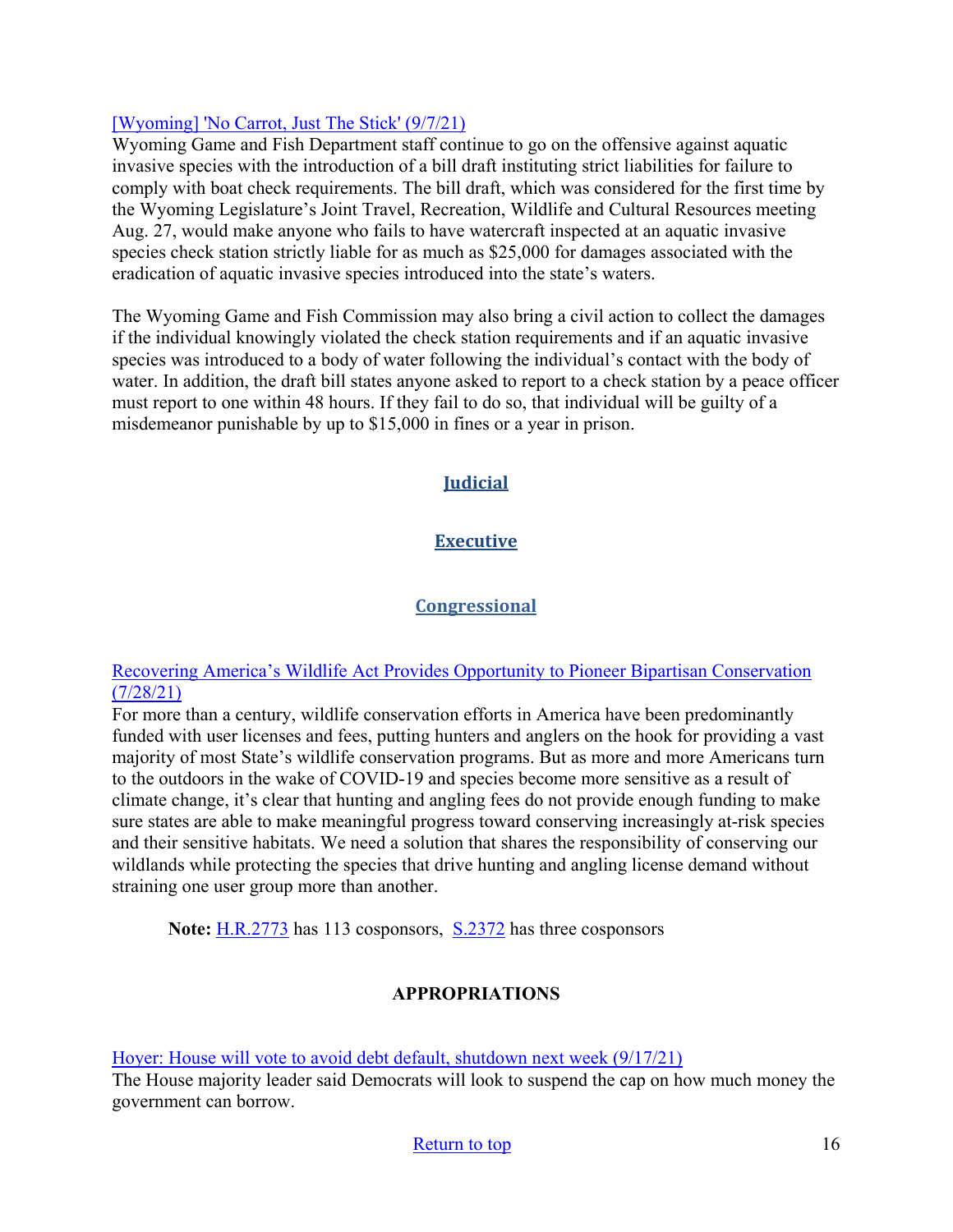# [Senate Democrats prepare to tweak House reconciliation package \(9/14/2021\)](https://www.rollcall.com/2021/09/14/senate-democrats-prepare-to-tweak-house-reconciliation-package/)

Senate Democrats on Tuesday began vocalizing the many ways in which they expect their reconciliation package to differ from the legislation House committees have been marking up, with some of the biggest disagreements occurring in the tax, health care and climate policy arenas.

# [Committee Approves \\$25.6 Billion Reconciliation Measure to Fund Climate Corps, Coastal](https://naturalresources.house.gov/media/press-releases/committee-approves-256-billion-reconciliation-measure-to-fund-climate-corps-coastal-protection-wildfire-management-tribal-and-territorial-needs)  [Protection, Wildfire Management, Tribal & Territorial Needs \(9/17/21\)](https://naturalresources.house.gov/media/press-releases/committee-approves-256-billion-reconciliation-measure-to-fund-climate-corps-coastal-protection-wildfire-management-tribal-and-territorial-needs)

The House Natural Resources Committee, led by Chair Raúl M. Grijalva (D-Ariz.), today approved its piece of the 10-year budget reconciliation package now before the House of Representatives. The markup, which began on Sept. 2, saw a second full day of debate and concluded in a 24-13 vote to approve the measure. All relevant documents are publicly available online through the [Committee Repository.](https://docs.house.gov/Committee/Calendar/ByEvent.aspx?EventID=114019) The markup process saw Democrats unite behind a wide array of other popular measures, including investing billions of dollars in climate mitigation; raising billions of dollars through new fossil fuel fees and royalties on the extraction of public resources; and investing in health infrastructure for Indian Country and the U.S. Territories. After two days of votes and debate, the majority voted as a bloc to approve the final measure. Among other pieces of the measure, the Committee voted to invest:

- \$9.5 billion for coastal and Great Lakes restoration and climate resiliency projects
- \$3 billion to support the Civilian Climate Corps through the Department of the Interior
- \$2.5 billion to clean up abandoned hardrock mines
- \$2 billion for Indian water rights settlements over the next decade and \$3.7 billion each decade thereafter
- \$2 billion for Indian Health Service health facility construction, maintenance, and improvement
- \$1.15 billion for emergency drought relief
- \$1 billion for tribal climate resilience and adaptation
- \$993 million for health infrastructure in U.S. territories
- \$900 million for wildfire management
- \$500 million for tribal housing improvements
- \$500 million for a Tribal Civilian Climate Corps
- \$250 million for Salton Sea projects
- \$200 million for tribal public safety and justice
- \$225 million for climate resilience and restoration
- \$100 million for mitigating climate-induced weather events
- \$100 million for tribal wildfire management
- \$100 million for large-scale water recycling
- Hundreds of millions more for urban parks and increasing childhood outdoor access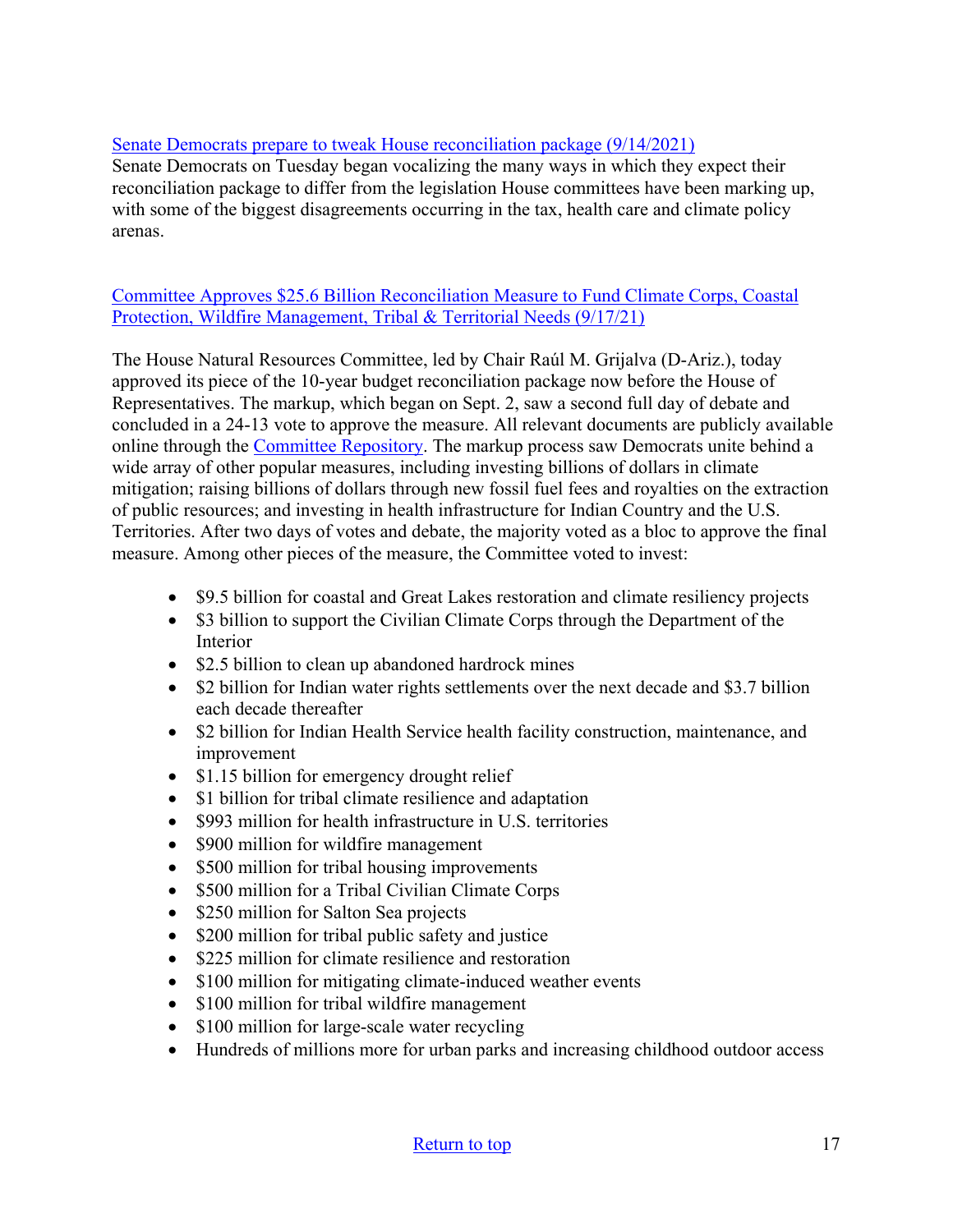AIS related language for NOAA and USFWS is as follows:

# SEC. 70608. FUNDING FOR THE UNITED STATES FISH AND WILDLIFE SERVICE TO ADDRESS CLIMATE-INDUCED WEATHER EVENTS

(a) IN GENERAL.—In addition to amounts otherwise available, there is appropriated to the United States Fish and Wildlife Service for fiscal year 2022, out of any money in the Treasury not otherwise appropriated, \$100,000,000, to remain available until September 30, 2031, except that no amounts may be expended after September 30, 2031, through direct expenditure, contracts, grants, and cooperative agreements, for the purposes of carrying out the Fish and Wildlife Act of 1956 (16 U.S.C. 742a) and the Fish and Wildlife Coordination Act (16 13 U.S.C. 661), for the purposes of rebuilding and restoring units of the National Wildlife Refuge System, other Federal public assets, and State wildlife management areas including by addressing the threat of *invasive species*, increasing the resiliency and capacity of habitats and infrastructure to withstand weather events, or reducing the amount of damage caused by those events. None of the funds provided by this section shall be subject to cost-share requirements.

Subtitle E—NATIONAL OCEANIC AND ATMOSPHERIC ADMINISTRATION SEC. 70501. COASTAL AND GREAT LAKES RESTORATION AND TECHNICAL ASSISTANCE.

(a) IN GENERAL. —In addition to amounts otherwise available, there is appropriated to the National Oceanic and Atmospheric Administration for fiscal year 2022, out of any money in the Treasury not otherwise appropriated, \$9,500,000,000, to remain available until September 30, 2031, except that no amounts may be expended after September 30, 2031, through direct expenditure, contracts, grants, and cooperative agreements to provide funding and technical assistance for the purposes of restoring a marine, estuarine, coastal, or Great Lake habitat; or providing adaptation to climate change, including by protecting, restoring, or establishing ecological features that protects coastal communities from sea-level rise, coastal storms, or flooding; or designing or implementing blue carbon projects. None of the funds provided by this section shall be subject to cost share or matching requirements.

**An AIS federal legislative table is posted on the web on the [www.westernais.org](http://www.westernais.org/) website. Go to<https://www.westernais.org/regulations> and scroll all the way to the bottom**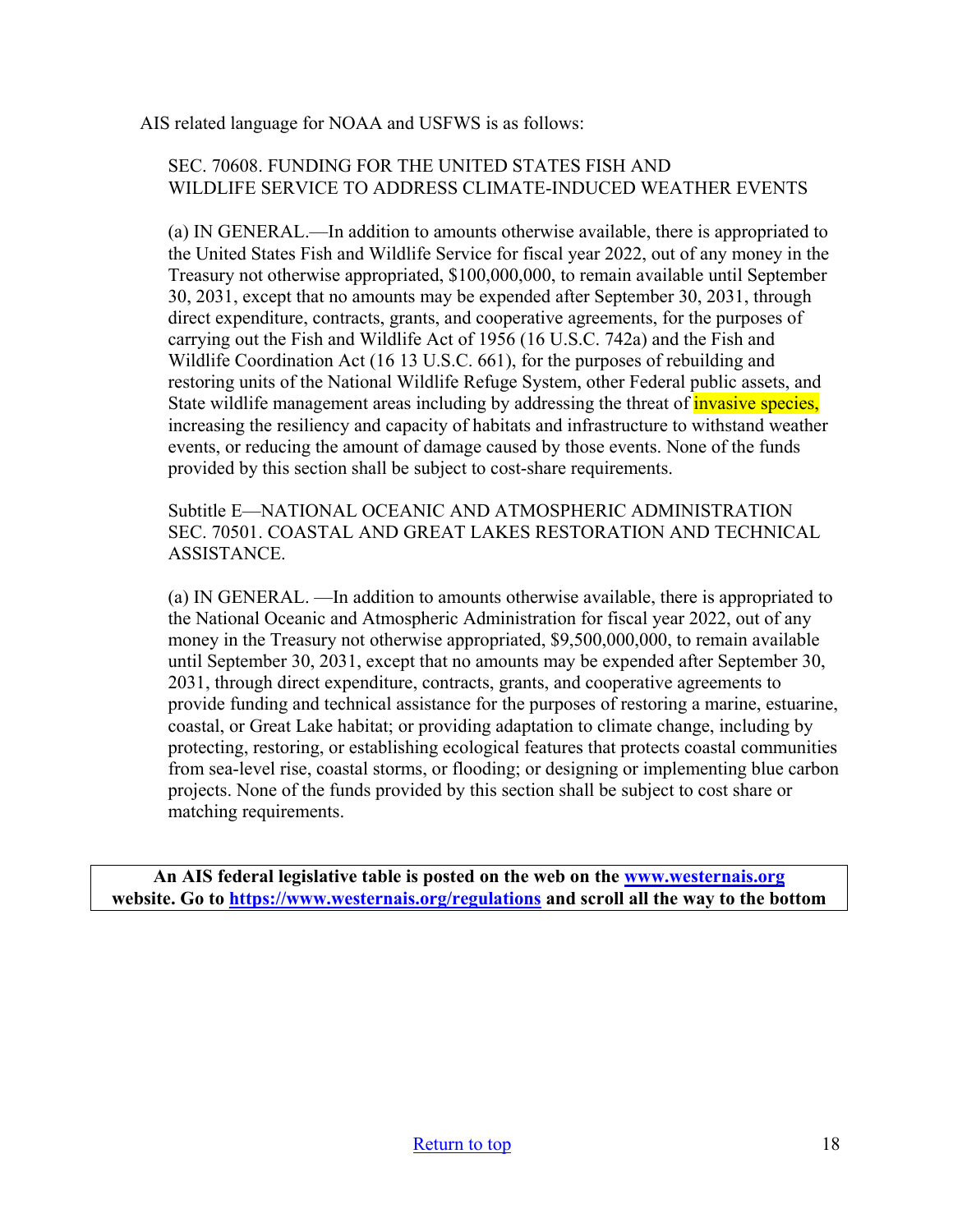# <span id="page-18-0"></span>**TRAININGS, WEBINARS, CONFERENCES AND MEETINGS**

#### **Archived Materials**

The proceedings from the 2021 UERC symposium are now freely available to all via their website<https://www.uercportland.org/symposia>

#### **Events: Webinars, Trainings, Conferences and Meetings**

# **Watercraft Inspection Training**

Level 1 Virtual Training - October 19-20, 2021 (2 days) 8am-noon PST; [\[Register Here\]](https://us02web.zoom.us/meeting/register/tZIlf-iqqjkjHdQqXQSH1PPVOm3z-kVYPF5C) Level 1 Virtual Training - November 2-3, 2021 (2 days) 8am-noon PST; [\[Register Here\]](https://us02web.zoom.us/meeting/register/tZAlcOuoqTkrG9xGOjP0h3ywaBfCJUv_dXh1)

-

Level 2 Virtual Training - October 19-21, 2021 (3 days) 8am-noon PST; [\[Register](https://us02web.zoom.us/meeting/register/tZIlf-iqqjkjHdQqXQSH1PPVOm3z-kVYPF5C) Here] Level 2 Virtual Training - November 2-4, 2021 (3 days) 8am-noon PST; [\[Register](https://us02web.zoom.us/meeting/register/tZAlcOuoqTkrG9xGOjP0h3ywaBfCJUv_dXh1) Here]

- Virtual Training - January 11-13, 2022 (3 days) 9am - 5pm PST; [\[Register Here\]](https://us02web.zoom.us/meeting/register/tZUlceusrz8tEtxpkyyr9PfPy9piCHkIki8K)

For more information go to<https://www.westernais.org/> (under the "Training" tab) or contact Quagga D  $\omega$  (702)236-3814 or quaggadee $\omega$ cox.net

*Because of continued concerns due to COVID-19 upcoming meetings and events listed below may be postponed, cancelled or converted to teleconferencing events. Please check directly with the organizers of these events for the most up-to-date information.* 

# **2021**

#### September

[Minnesota Aquatic Invasive Species Research Center Showcase](https://www.maisrc.umn.edu/?utm_medium=email&utm_source=govdelivery) September 22, 2021; Virtual Event [Register Here](https://www.eventbrite.com/e/2021-minnesota-aquatic-invasive-species-research-and-management-showcase-tickets-164145683157) [Session Descriptions here](https://drive.google.com/file/d/1G0bosu_4rvCkGCso4ZGijDs3fK5cWDKE/view) [Agenda here](https://drive.google.com/file/d/1m2D35DzgFII0Vs1-YRkz_jqN2NDvsNgh/view)

[North American Invasive Species Management Association Annual Conference](https://naisma.org/conferences/?utm_medium=email&utm_source=govdelivery) September 27- 30, 2021; Missoula, Montana (with online options) The only invasive species management conference to… Bridge geographic divides between West and East, North and South, land and water, Connect science to action through research, policy, and outreach initiatives and opportunities across North America. cohosted by Montana Invasive Species Council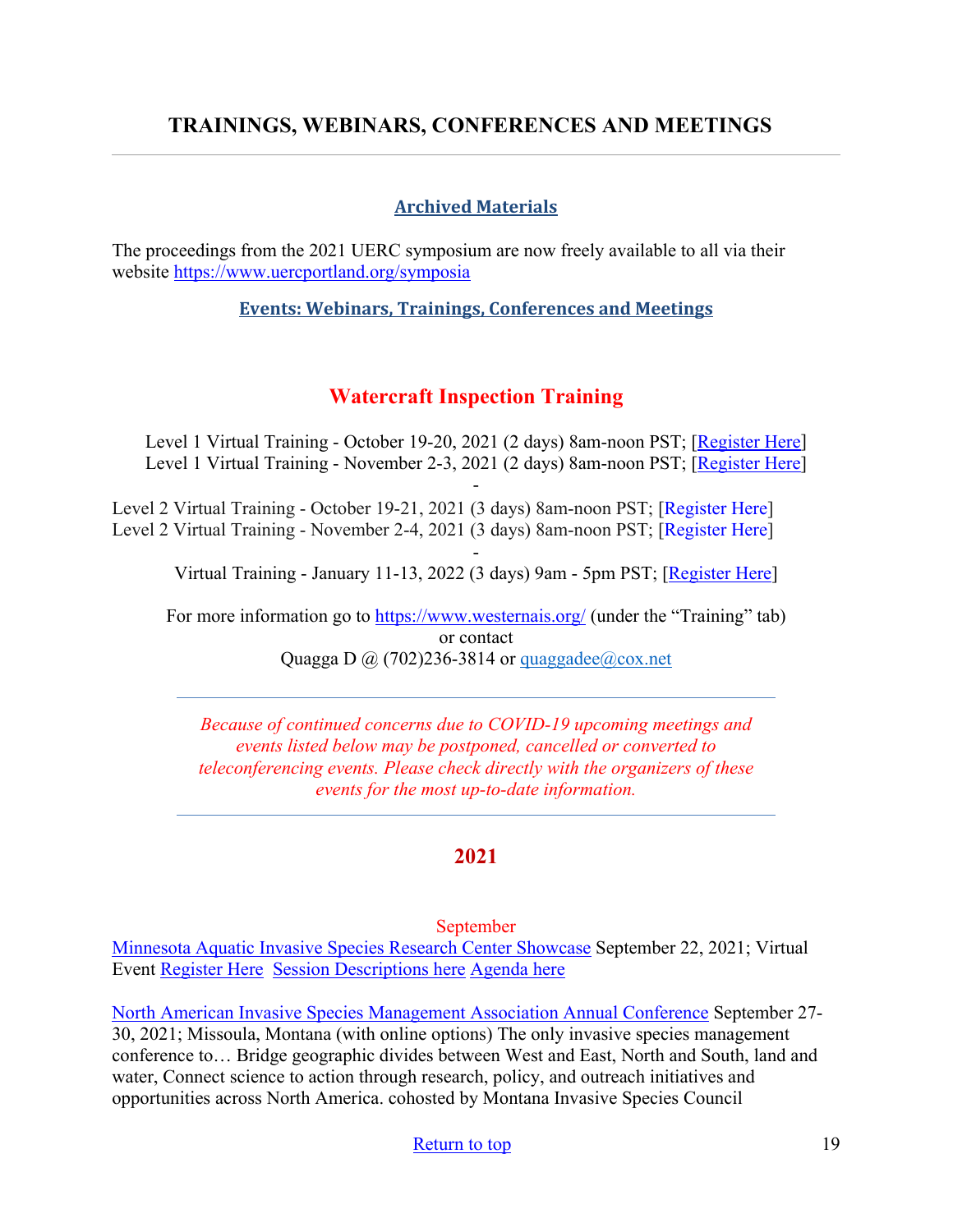#### **October**

[Mississippi River Basin Panel Meeting](http://mrbp.org/meetings?utm_medium=email&utm_source=govdelivery) October 5-7, 2021; This year's coordination meeting will be held at Reelfoot Lake State Park near Tiptonville in northwest Tennessee. Location: Ellington Hall Auditorium, Reelfoot Lake State Park, 2595 Hwy 21 E Tiptonville, TN 38079

The Invasive Species Council of BC is pleased to host the 2021 Invasive Species Research [Conference: Turning Science into Action](https://bcinvasives.ca/resources/professional-events/2021-invasive-species-research-conference-turning-science-into-action/) October 6-7, 2021

# [World Fisheries Congress](https://wfc2020.com.au/) 11-15 October, 2021 Adelaide, Australia

[Save the date: WALPA is heading to the Tri-Cities this fall!](https://www.walpa.org/waterline/march-2021/save-the-date-walpa-is-heading-to-the-tri-cities-this-fall/) WALPA is returning to the east side in 2021 to host its 34th annual conference in Richland from October 20-22. Please join us at the newly remodeled Holiday Inn Richland on the Columbia River. This year's theme, "It Takes a Village," was chosen to highlight collaborative efforts to understand, protect, and restore our lakes. Stay tuned for the call for abstracts, registration, and hotel reservation information. We are looking forward to seeing you in Richland!

# [The Invasive Species Cook-off, Corvallis, OR.](https://appliedeco.org/calendar/invasive-species-cook-off/)

# New Date: Sunday, Oct. 24, 4-8 pm

Join IAE friends, staff and supporters in celebrating native species by taking a bite out of some of those invaders to our native ecosystems. This year we will gather safely and outdoors at Common Fields Food Cart Pod & Tap Room in downtown Corvallis for some live music from Corvallis's own Space Neighbors, kid entertainment, and a food cart invasive species dish competition. Join us!

# [Pacific Northwest Citizen Science Summit:](https://pnwcitsci.org/)

The Washington State University Forest Health Watch Program, Western Invasives Network, The River Mile Network and Washington Invasive Species Council have partnered to convene the first-ever Pacific Northwest Citizen Science Summit. The overall objective of the summit is to connect citizen science practitioners and managers for the purpose of creating partnerships and synergies between projects. By working together, we will be more effective than working alone. The event will be held between 9:00 a.m. and 12:00 p.m. Pacific Standard Time on October 26th and October 27th, 2021 via Zoom webinar.

#### November

# [Alaska Invasive Species Workshop](https://uaf.edu/ces/invasives/conference/?utm_medium=email&utm_source=govdelivery) November 3-4, 2021; Anchorage, Alaska and virtual

AFS has changed the dates for the 151st [AFS Annual Meeting](https://fisheries.org/) in Baltimore to November 6-10, 2021, from the original date of August 8-12. Please note that this is a Saturday to Wednesday meeting schedule rather than the traditional Sunday to Thursday. This change is being made with the desire to safely host an in-person meeting and to celebrate our 150th anniversary, albeit one year late. The meeting will also include remote participation options and AFS will transition to a full virtual option should the COVID-19 situation make that the appropriate and safe choice.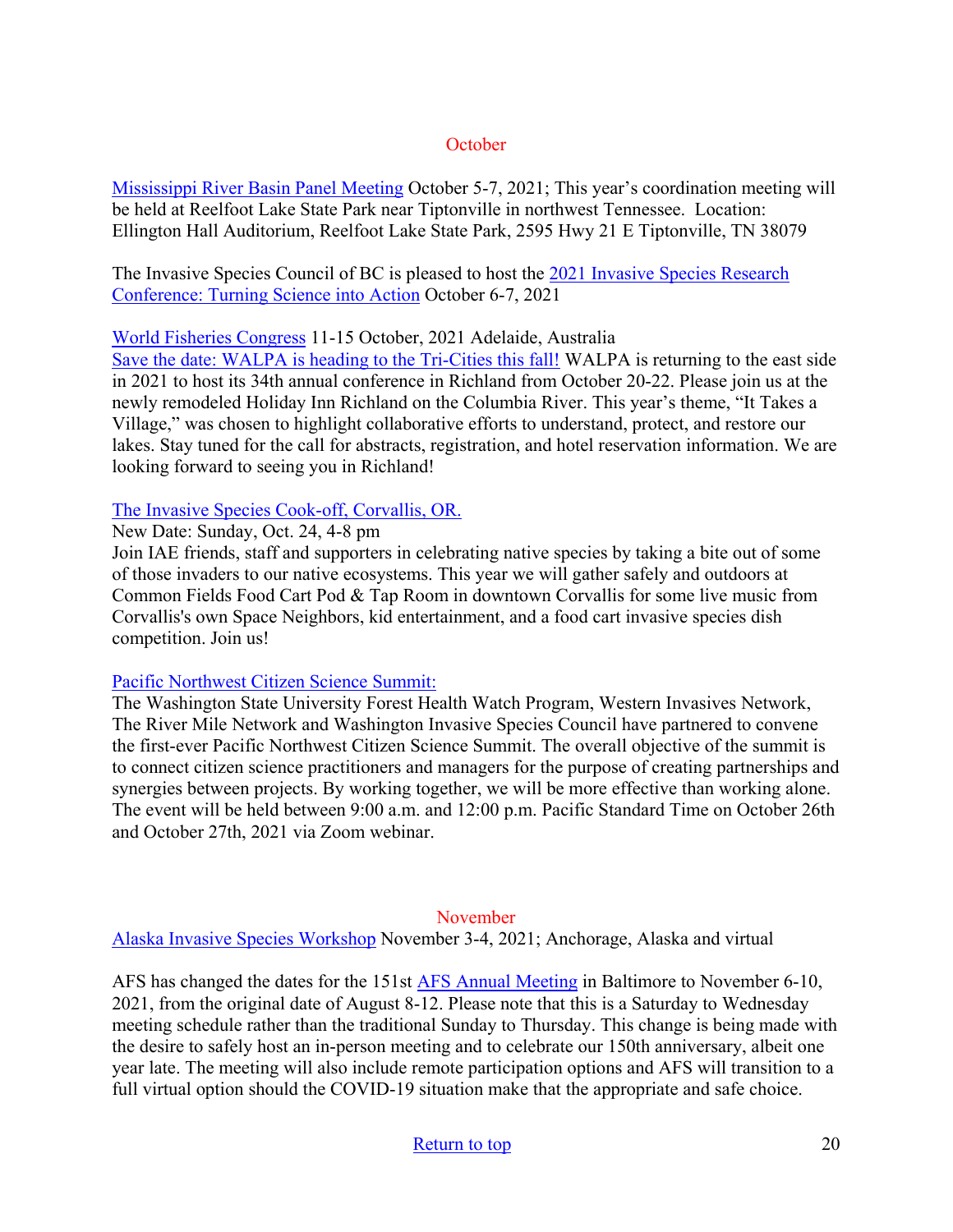New deadlines will be provided soon for symposium and abstract submissions. Please check the meeting website for updates.

Valuing Water: Economics, Ecology, & Culture 41st International Symposium of the [North American Lake Management Society](https://www.nalms.org/) November 15–18, 2021 • Oklahoma City, Oklahoma

[Innovations in Invasive Species Management Conference and Training](https://www.invasiveplantcontrol.com/conference21/) We welcome everyone back to the Gaylord Opryland Resort and Convention Center in Nashville, TN for the 4th annual 2021 Innovations in Invasive Species Conference. When: November 29th through December 2nd, 2021

# **December**

[Northeast ANS Regional Panel Fall Meeting](https://www.northeastans.org/index.php/home/meetings-and-panel-information/?utm_medium=email&utm_source=govdelivery) December 3, 2021 and December 8, 2021; Virtual Meeting

2022

#### **January**

The next meeting of the 100th Meridian Initiative Columbia River Basin AIS Team will be Tuesday, January 11 and Wednesday, January 12, 2022.Contact Paul Hotaling for further information @ [PHotaling@psmfc.org.](mailto:PHotaling@psmfc.org) See <https://www.westernais.org/coordination> for past meeting minutes and presentations.

#### February

[2022 Midwest Fish and Wildlife Conference,](http://www.midwestfw.org/html/call-for-symposia.shtml) February 13-16, Des Moines IA

[National Invasive Species Awareness Week](https://www.nisaw.org/?utm_medium=email&utm_source=govdelivery) February 28, 2022 – March 4, 2022

#### April

April 18-22 ICAIS Oostende Belgium: The [International Conference on Aquatic Invasive](http://www.icais.org/)  [Species \(ICAIS\)](http://www.icais.org/) is the most comprehensive international forum to address new and emerging issues related to aquatic invasive species in freshwater, marine and estuarine environments. ICAIS provides an international platform for the presentation of aquatic invasive species research that pertains to species biology, risk assessment, prevention, management and control methods, ecological and ecosystem impacts and restoration, outreach and policy. May

Mark your calendars for the [Joint Aquatic Sciences Meeting](https://jasm2022.aquaticsocieties.org/) in Grand Rapids, Michigan, May 14-20, 2022. The meeting will be held at the DeVos Place convention center and it is organized by the Consortium of Aquatic Science Societies (CASS).